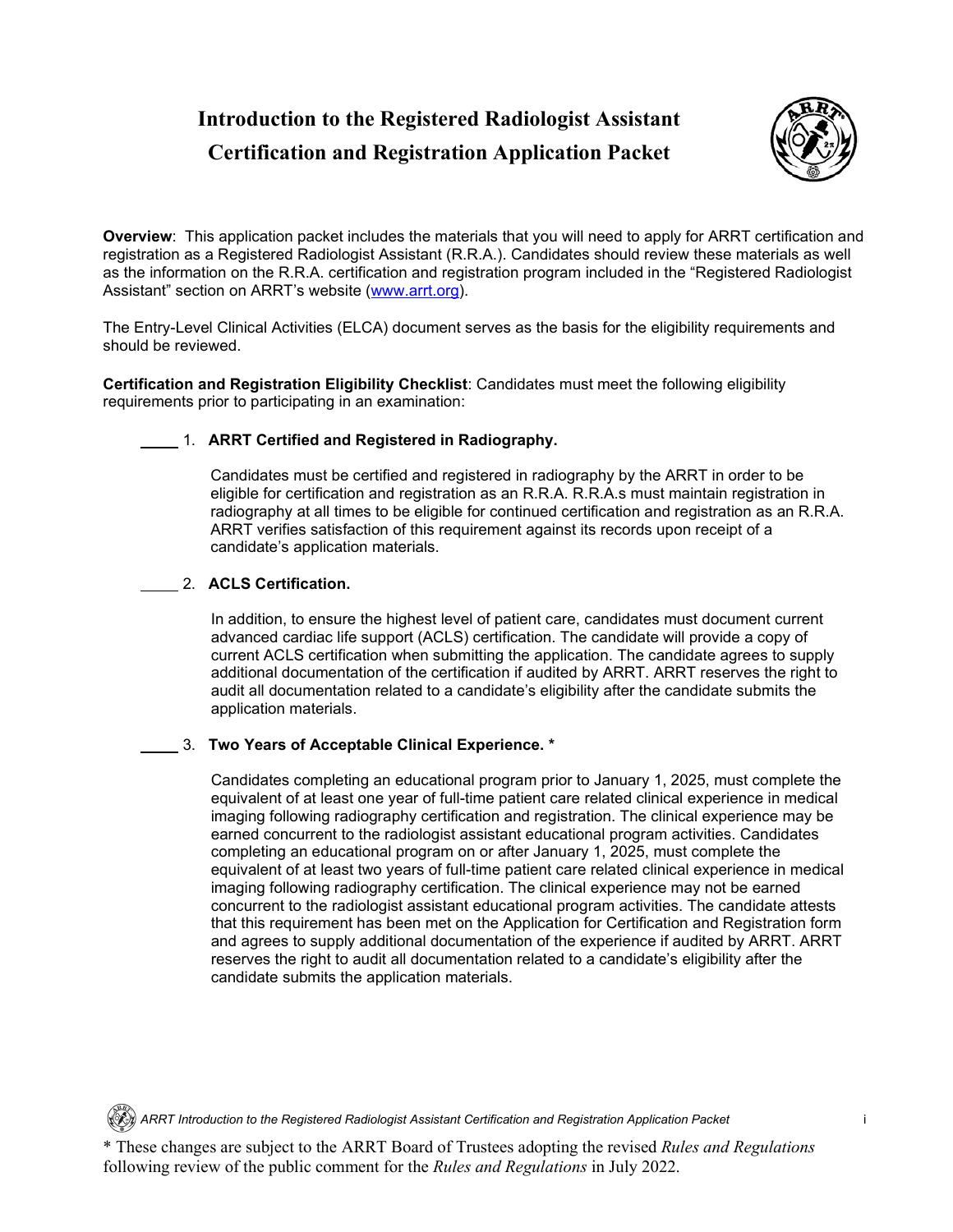#### 4. **Educational ProgramCompletion.**

Candidates must successfully complete a radiologist assistant educational program that is recognized by ARRT, and completion must occur prior to sitting for the examination. In order to be recognized by ARRT, educational programs must meet the Recognition Criteria for Radiologist Assistant Educational Programs (recognition requirements). Successful program completion by the candidate, or scheduled completion, is attested to by the program director on the Application for Certification and Registration. If completion is scheduled but has not occurred when the application is sent to ARRT, ARRT will subsequently contact the program director to verify completion.

#### 5. **Didactic CompetenceRequirement.**

As part of the educational program, candidates must successfully complete coursework addressing the topics listed in the ARRT *Content Specifications for the Registered Radiologist Assistant Examination*. These topics should be covered as part of a nationally recognized radiologist assistant curriculum such as the one published by the ASRT. The program director attests to a candidate's satisfaction of this requirement on the Application for Certification and Registration.

#### 6. **Clinical EducationRequirements.**

An essential part of the radiologist assistant's education is the radiologist-supervised clinical preceptorship. During the preceptorship, candidates learn to perform radiologic procedures and clinical activities appearing in the R.R.A. ELCA. There will be numerous opportunities for the candidate to be observed and evaluated by the preceptor and other healthcare professionals, and for the candidate to critically evaluate and reflect on their own clinical experiences. The ARRT requires that candidates for certification and registration maintain a record of their clinical experiences and evaluations in the form of a clinical portfolio. The clinical portfolio consists of four components. The specific documentation for each component is described in 6A–6D below.

#### 6A. **Component 1:** *Clinical Experience Documentation and Competence Assessments.*

Candidates for certification and registration must document performance of a set number of cases for a specified list of radiologic procedures and must successfully pass a competence assessment for each procedure (be evaluated by a preceptor and be deemed competent). The candidate's clinical experience and competence assessments are documented on the Summary of Clinical Experience and Competence Assessment Form (CR-1) which is submitted to ARRT as part of the application materials. The competence assessments for individual procedures are documented on Forms CR-2A through CR-2E and are also submitted to ARRT as part of the applicationmaterials.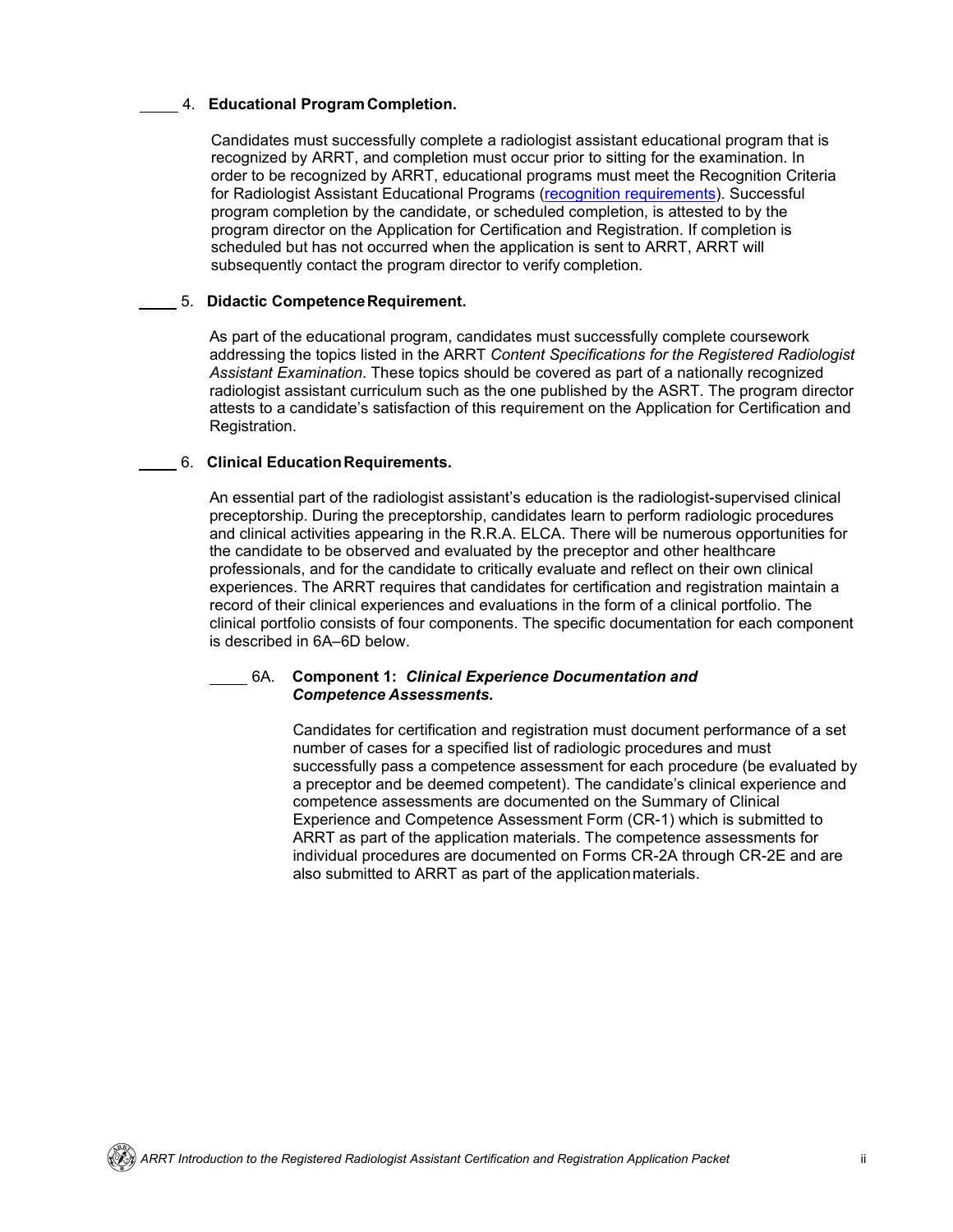#### 6B. **Component 2:** *Professional Activities and Accomplishments Record.*

Radiologist assistant candidates are expected to engage in critical self-evaluation and continued professional development during their educational program. Candidates for certification and registration must maintain the Professional Activities and Accomplishment Record and provide it to ARRT if the candidate's records are audited. Candidates should include material in this record that they feel best captures and summarizes the multitude of experiences during their education as a radiologist assistant.

#### 6C. **Component 3:** *Case Studies.*

Candidates must have submitted five case studies to their program directors for review and discussion during the educational program. It is expected that a case study will be one to three pages in length, address certain pieces of essential information (history, indications for procedure) and, if appropriate, be accompanied by information related to the procedure (e.g., images, lab results). The format may be modified to suit the needs of the program director, preceptor, and candidate. Candidates must maintain the five case studies and provide them to ARRT if the candidate's records are audited.

#### 6D. **Component 4:** *Summative Evaluation Rating Scales.*

The radiologist serving as the chief preceptor completes an overall evaluation of the candidate's cognitive, psychomotor, and affective skills at the end of the preceptorship. The term "summative evaluation" denotes that this is an end-ofthe-preceptorship summary assessment. The scales address five performance domains: evaluation of medical information; patient communication; professionalism; safety; and specific procedural skills (GI/Chest, GU, invasive vascular, and invasive nonvascular). To be eligible for certification and registration, the candidate must receive a rating of three or higher in each domain.

The form is submitted to ARRT as part of the application materials.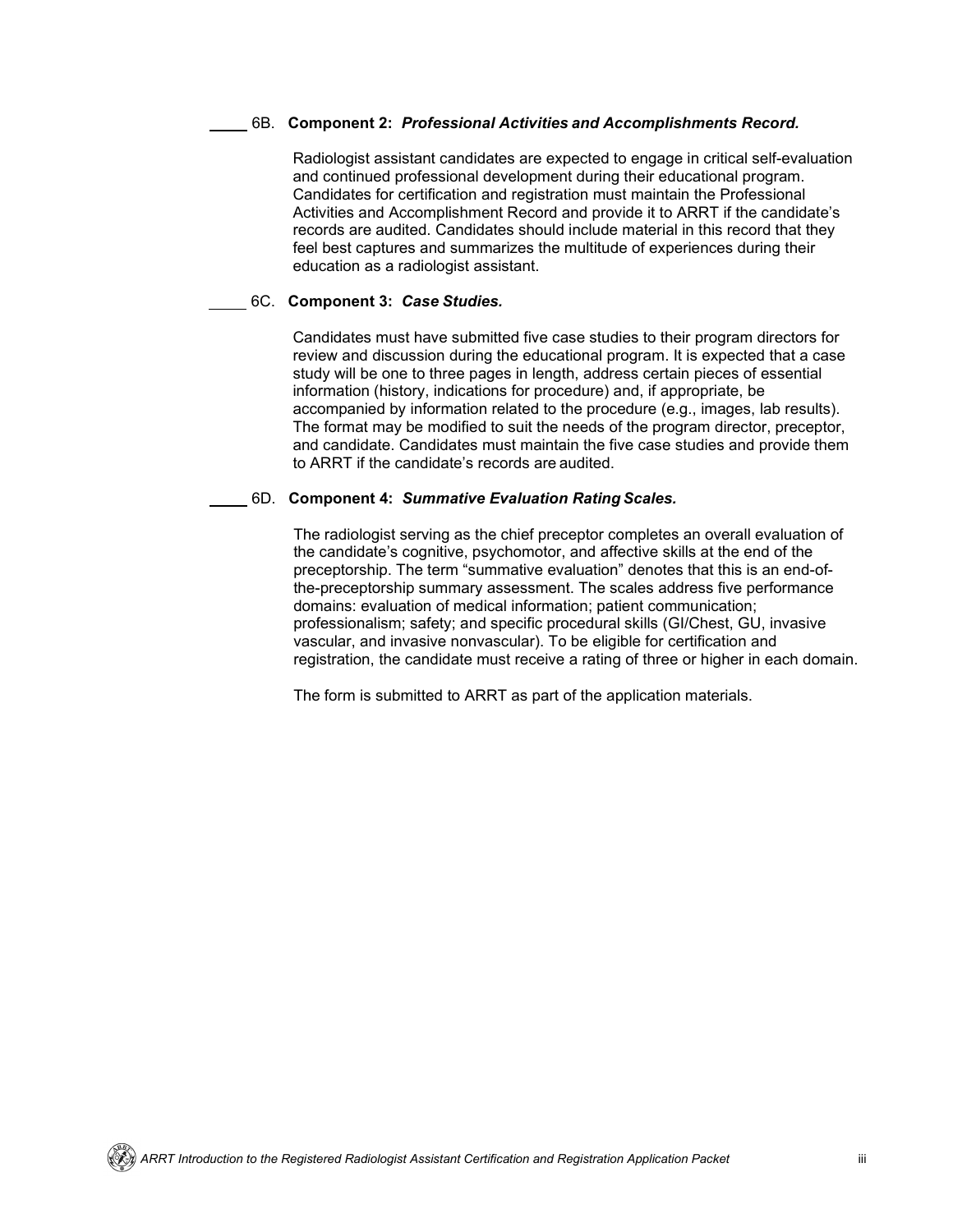## 7. **Degree Requirement. \***

Candidates completing an educational program prior to January 1, 2023, must have earned a baccalaureate degree from an accredited educational institution. Candidates completing an educational program on or after January 1, 2023, must have earned a master's or doctoral degree from an accredited educational institution. The degree does not need to have been awarded by the radiologist assistant educational program. Candidates attest to the satisfaction of this requirement on the Application for Certification and Registration and agree to supply additional documentation if audited.

The degree does not need to be in radiologic sciences. The degree may be earned before entering a professional educational program or after graduating from the program, or may be awarded upon completion of the program, but must be awarded prior to being granted eligibility to sit for the ARRT examination. Additional details can be found in the *ARRT Rules and Regulations* on the website [\(www.arrt.org\)](https://www.arrt.org/pages/about/about-us/governance).

#### 8. **ARRT EthicsRequirements.**

Candidates for certification and registration must be persons of good moral character and must not have engaged in conduct that is inconsistent with the *ARRT Standards of Ethics* or the *ARRT Rules and Regulations* and must have complied and agree to continue to comply with the *ARRT Standards of Ethics* and the *ARRT Rules and Regulations*. Candidates attest to the satisfaction of this requirement on the Application for Certification and Registration. The Application for Certification and Registration also requires the candidate to report any misdemeanor or felony convictions.

#### 9. **Application for Certification andRegistration.**

The Application for Certification and Registration along with the required fee and the forms noted above must be received by ARRT within three years of completion of an ARRTrecognized educational program.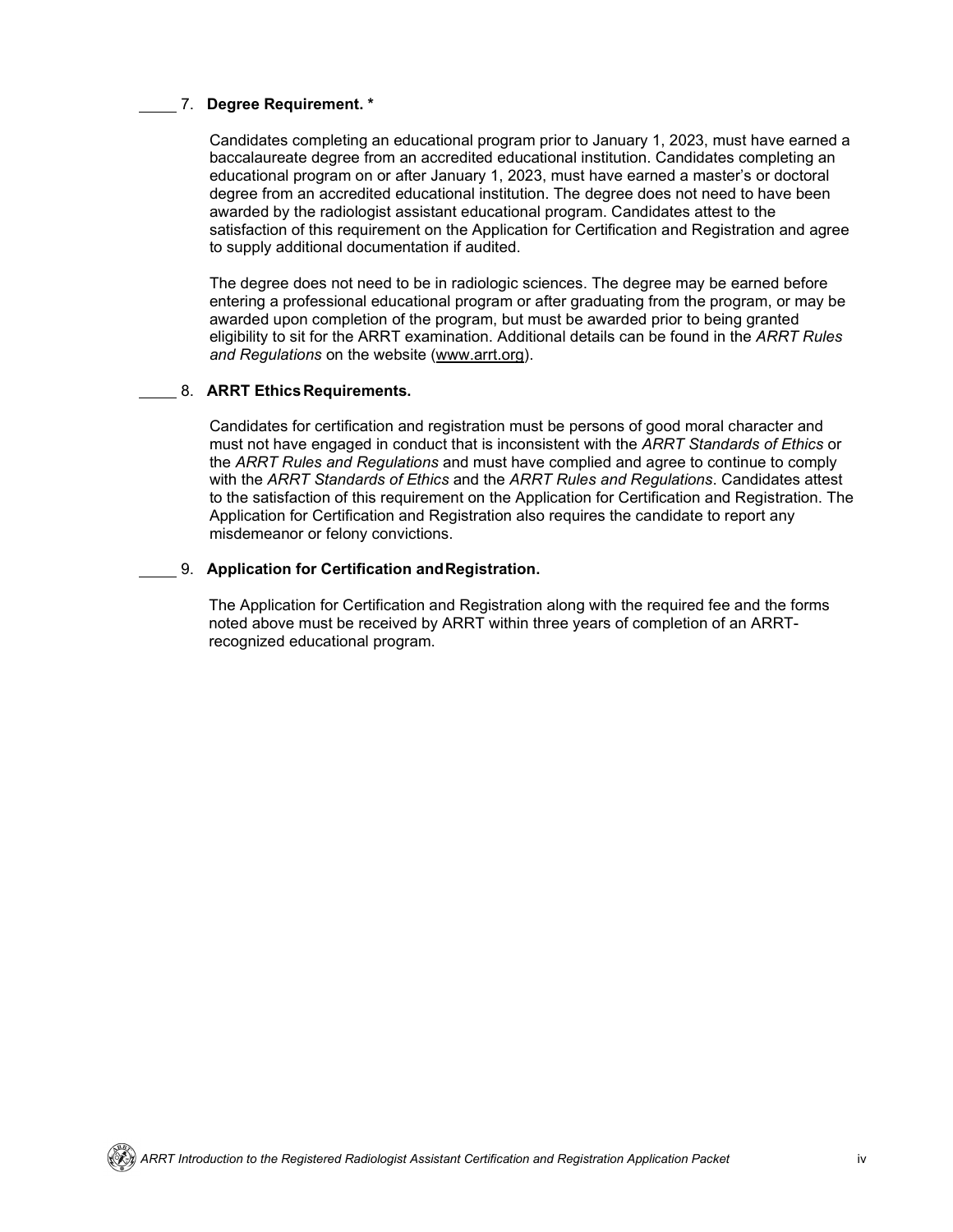

# Registered Radiologist Assistant

## **Introduction**

Candidates for certification and registration are required to meet the Professional Education Requirements specified in the *ARRT Rules and Regulations*. *ARRT's Registered Radiologist Assistant Didactic and Clinical Portfolio Requirements* are one component of the Professional Education Requirements.

The requirements are periodically updated based upon a practice analysis, which is a systematic process to delineate the job responsibilities typically required of Registered Radiologist Assistants. The result of this process is the Entry-Level Clinical Activities (ELCA) inventory which is used to develop the clinical portfolio requirements (see clinical portfolio requirements section below) and the content specifications which serve as the foundation for the didactic competency requirements (see didactic competency requirements section below) and the examination.

## **Documentation of Compliance**

To document that the Didactic and Clinical Competency Requirements have been satisfied by a candidate, the candidate must satisfactorily complete and submit the required documents from the clinical portfolio and the program director (and authorized faculty member if required) must sign the ENDORSEMENT SECTION of the *Application for Certification and Registration* included in the *Registered Radiologist Assistant (R.R.A.) Handbook*.

Candidates who complete their educational program between January 1, 2023, and December 31, 2024, may satisfy the requirements in either the 2018 Didactic and Clinical Portfolio Requirements document or in the 2023 Didactic and Clinical Portfolio Requirements document. Candidates who graduate after December 31, 2024, must use the 2023 requirements. Refer to the ARRT documents that address additional eligibility requirements (for example, academic degree requirements) to determine the requirements that align with program completion dates.

## **Didactic Competency Requirements**

The purpose of the didactic competency requirements is to verify that individuals had the opportunity to develop fundamental knowledge, integrate theory into practice, and hone affective and critical thinking skills required to demonstrate professional competency. Candidates must successfully complete coursework addressing the topics listed in the *ARRT Registered Radiologist Assistant Examination Content Specifications*. These topics would typically be covered in a nationally recognized curriculum such as the ASRT Registered Radiologist Assistant Curriculum. Educational programs accredited by a mechanism acceptable to ARRT generally offer education and experience beyond the minimum requirements specified here.

## **Clinical Portfolio Requirements**

The purpose of the clinical portfolio requirements is to verify that individuals certified and registered by the ARRT have demonstrated competency performing the clinical activities fundamental to a particular discipline. Competent performance of these fundamental activities, in conjunction with mastery of the cognitive knowledge and skills covered by the Registered Radiologist Assistant examination, provides the basis for the acquisition of the full range of procedures typically required in a variety of settings.

An essential part of a radiologist assistant's education is the preceptorship, during which candidates participate in the provision of radiologic services under the supervision of one or more board-certified radiologists. During the preceptorship, candidates learn to perform a majority of the radiologic procedures and clinical activities appearing in the Entry-Level Clinical Activities (ELCA) inventory.

The ARRT requires candidates for certification and registration to maintain a record of their clinical activities and evaluations in the form of a *Clinical Portfolio*. An important goal of the *Clinical Portfolio* is to ensure that candidates are exposed to and become proficient in a minimum number of these clinical activities. The *Clinical Portfolio* serves as a mechanism for maintaining and documenting these evaluative opportunities. The following pages are essential reading for the radiologist assistant candidate, the preceptor, and the program director.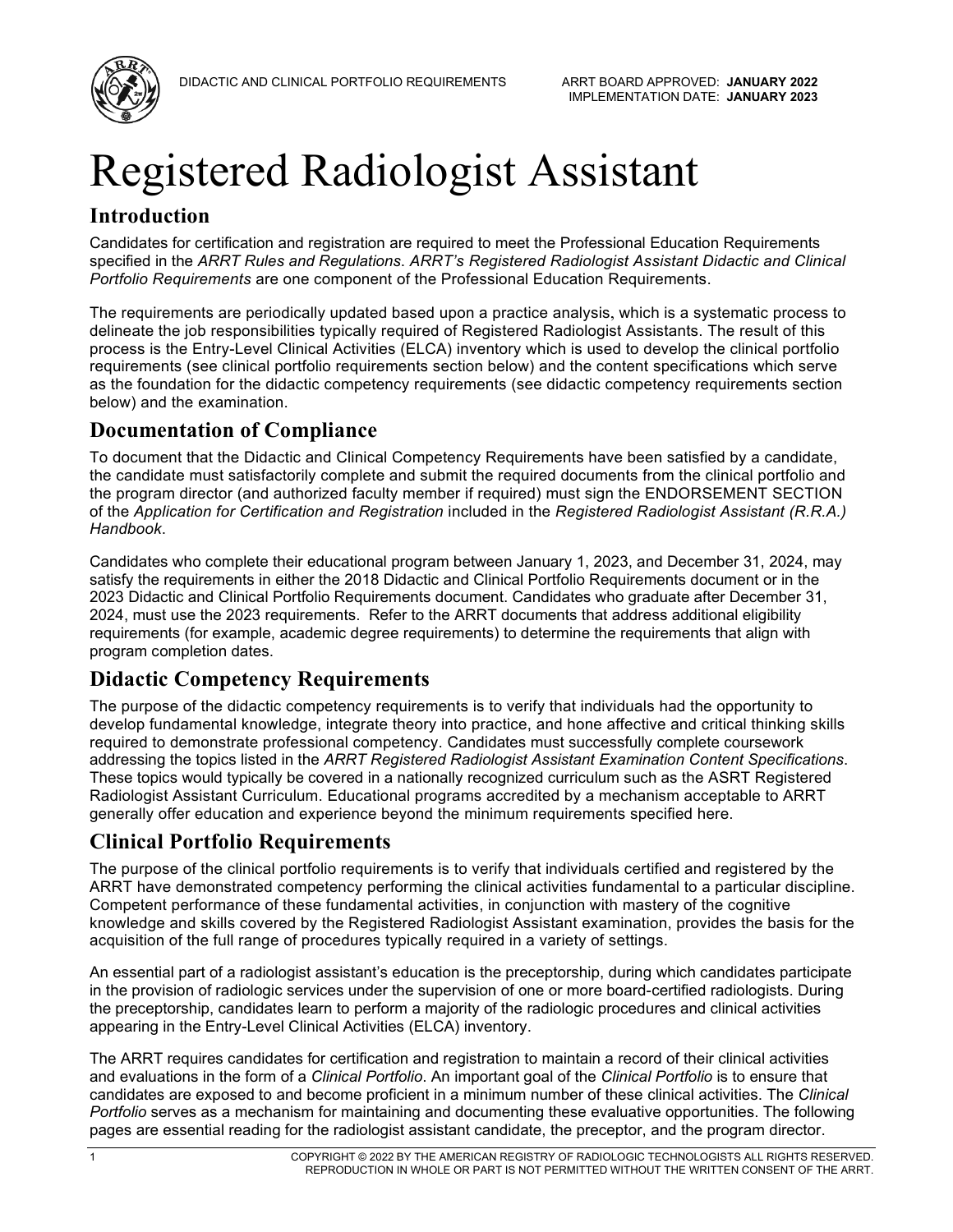

## **Contents of Clinical Portfolio**

The *Clinical Portfolio* consists of the following components: (1) Clinical Experience Documentation and Clinical Competence Assessments; (2) Professional Activities and Accomplishments Record; (3) Case Studies; and (4) Summative Evaluation Rating Scales. The table summarizes each component.

| <b>Component</b>                                                          | <b>Purpose</b>                                                                                                                                | <b>Documentation</b>                                                                                                                                                                       |
|---------------------------------------------------------------------------|-----------------------------------------------------------------------------------------------------------------------------------------------|--------------------------------------------------------------------------------------------------------------------------------------------------------------------------------------------|
| 1. Clinical Experience<br>Documentation and<br>Competence<br>Assessments. | To document performance of a<br>specified number of certain<br>radiologic procedures, and to<br>ensure thorough evaluations of<br>competence. | ARRT checklist and competence<br>assessment forms. Signed by chief<br>preceptor or another radiologist serving as<br>preceptor. Submitted to ARRT as part of<br>the application materials. |
| 2. Professional Activities<br>and Accomplishments<br>Record.              | To encourage ongoing self-<br>assessment and professional<br>development.                                                                     | The candidate maintains various<br>documents (e.g., CE, ACLS, presentations)<br>in personal files. Not submitted, but subject<br>to audit.                                                 |
| 3. Case Studies.                                                          | To promote critical and reflective<br>thinking about patient<br>management.                                                                   | Five cases reviewed and signed by<br>program director. Not submitted, but<br>subject to audit.                                                                                             |
| 4. Summative Evaluation<br>Rating Scales.                                 | To obtain an end-of-preceptorship<br>evaluation of competence in<br>several skill domains.                                                    | ARRT assessment forms completed by<br>chief preceptor and signed by program<br>director. Submitted to ARRT as part of the<br>application materials.                                        |

## **Clinical Portfolio Requirements and Documentation**

The four components of the *Clinical Portfolio* are intended to complement one another and to supplement ARRT's ethics and examination requirements. Although no single component provides an adequate description of a candidate's clinical experiences, the four components, in conjunction with the examination, result in a comprehensive summary of the candidate's qualifications.

Program directors, candidates, and preceptors may find that many of the requirements listed here are educational activities that would be completed even if not required for certification and registration. The ARRT has formalized some of these activities and developed a standard mechanism for documenting their completion.

The paragraphs below offer a synopsis of the requirements, while the pages that follow present the requirements in detail.

## *1. Clinical Experience Documentation and Competence Assessments.*

Candidates for certification and registration must:

- a. perform certain mandatory and elective radiologic procedures for a specified number of cases; and
- b. successfully pass a competence assessment for each procedure (be evaluated by a preceptor for one case for each mandatory and elective procedure).

The ARRT has developed forms for recording number of cases and for the preceptor to use when completing the competence assessments.

*2. Professional Activities and Accomplishments Record.*

The primary intent of this requirement is to ensure that the candidate engages in critical selfevaluation and continued professional development. Candidates are at liberty to include materials they feel best capture and summarize the multitude of experiences they have during their education.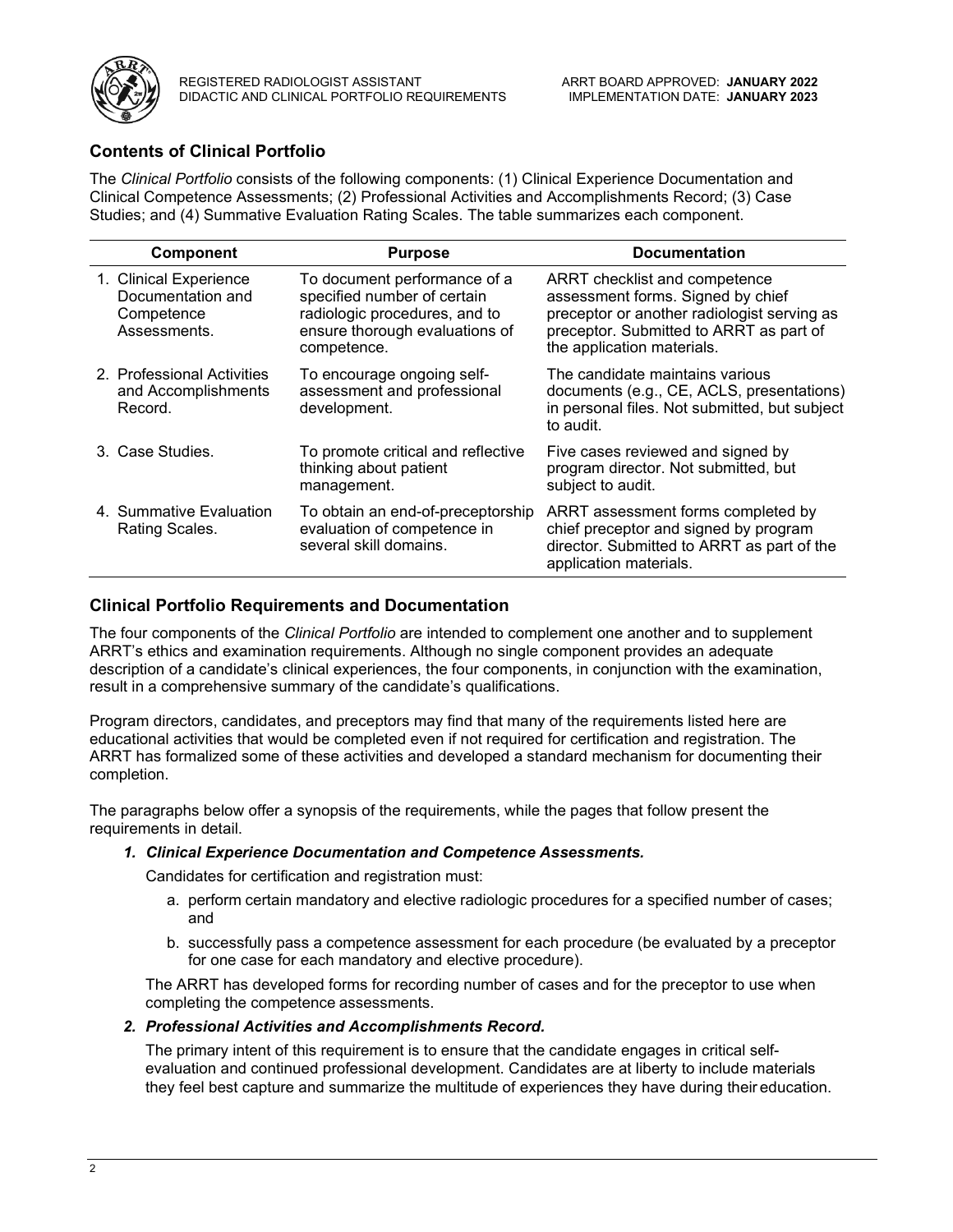

REGISTERED RADIOLOGIST ASSISTANT DIDACTIC AND CLINICAL PORTFOLIO REQUIREMENTS

## *3. Case Studies.*

Candidates must submit five case studies to their program director for review and discussion. It is expected that case studies will be one to three pages in length, address certain pieces of essential information (e.g., history, indications for procedure) and, if appropriate, be accompanied by information related to the procedure (e.g., images, lab results). The format may be modified to suit the needs of the program director, preceptor, and candidate.

#### *4. Summative Evaluation Rating Scales.*

This performance evaluation instrument is completed by the chief preceptor at the end of the radiologist assistant's preceptorship. The term "summative evaluation" is used to denote that it is an end-of-term summary assessment. It allows the radiologist serving as the chief preceptor to complete an overall evaluation of the candidate's cognitive, psychomotor, and affective skills. The scales address five performance domains: evaluation of medical information; patient communication; safety; professionalism; and specific procedural skills (GI/Chest, GU, invasive vascular, invasive nonvascular). To be eligible for certification and registration, the candidate *must receive a rating of three or higher* in each skill domain.

Components 1 and 4 of the *Clinical Portfolio* are submitted to ARRT as part of the application materials. Candidates are expected to retain components 2 and 3 after completing their preceptorship, during which time they may be subjected to audit by the ARRT. The remainder of this document describes the requirements in detail, provides examples, and presents forms that should be used and submitted to ARRT.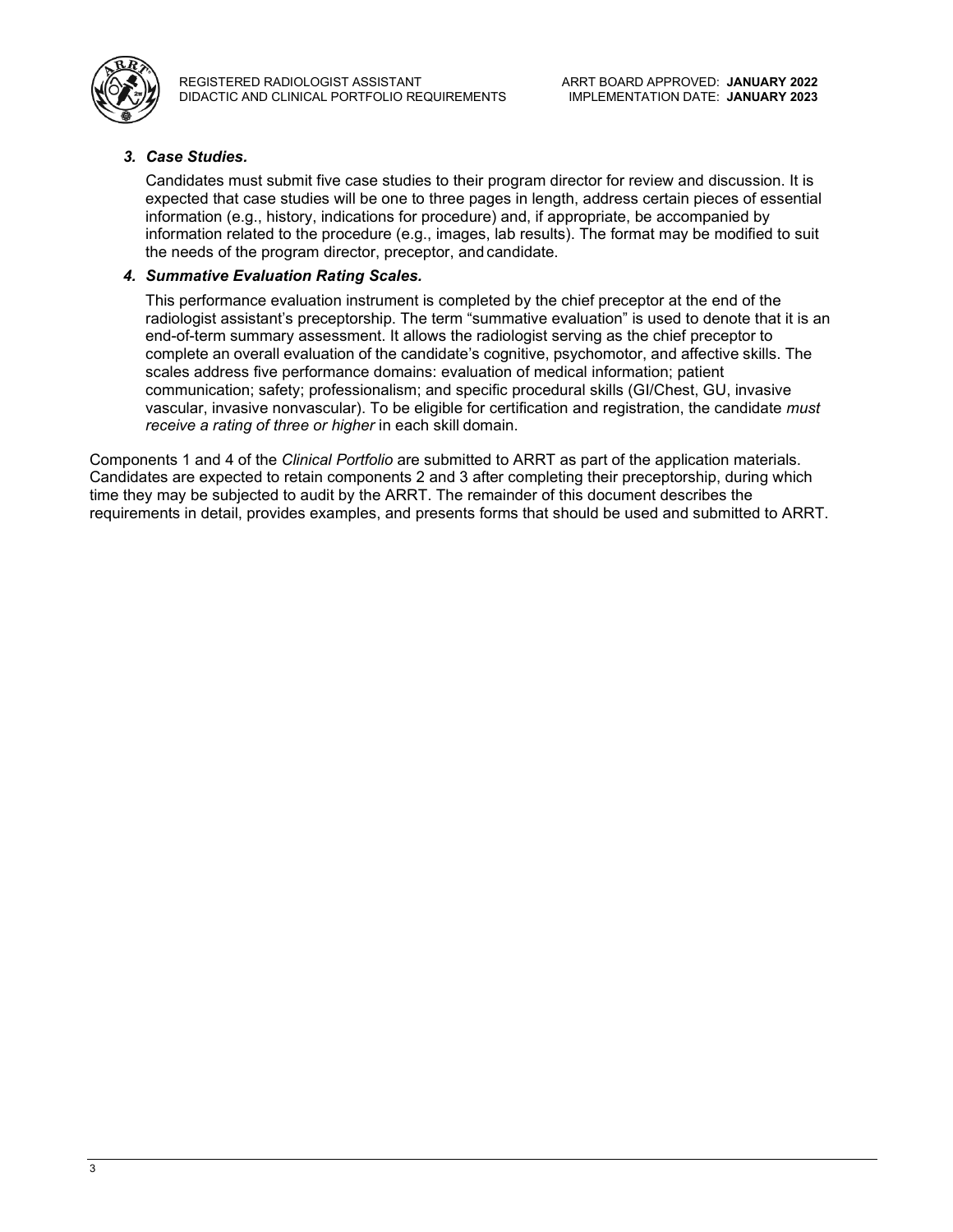

# **Registered Radiologist Assistant (R.R.A.) Component 1: Clinical Experience Documentation and Competence Assessments**

The R.R.A. Entry-Level Clinical Activities (ELCA) document identifies the radiologic procedures and clinical activities that serve as the basis for R.R.A. certification and registration standards. As part of the preceptorship, the candidate will be exposed to the vast majority of those procedures. This document identifies those clinical procedures the candidate is expected to master to become eligible for certification and registration by ARRT.

As part of their preceptorship, candidates for certification and registration will satisfy two types of clinical requirements. First, they must submit documentation indicating the number of cases completed for a broad range of radiologic procedures. Second, candidates are required to demonstrate competence performing the various radiologic procedures. The specific requirements for the *Clinical Experience Documentation and Competence Assessments* follow. Forms for documenting the clinical and assessment requirements can be found at these links: CR-1, CR-2A thru 2E. Candidates must complete all clinical procedures prior to the examination administration date. Examination results will not be released until all clinical experience and competence assessment forms have been received and evaluated by ARRT.

## **Clinical Experience Documentation**

A minimum of 500 total cases are required. A total of 40 procedures comprise the clinical experience and competence requirements for R.R.A. certification and registration. All candidates are required to perform 15 mandatory procedures for the specified minimum number of cases. In addition, candidates select a subset from the 25 elective procedures. The maximum number of mandatory and elective cases indicates the maximum reportable cases, not the maximum number a candidate may perform during their training program. Candidates are encouraged to complete as many additional mandatory and elective procedures asachievable.

*Mandatory Procedures:* The table on the following pages identifies the 15 mandatory radiologic procedures and the minimum and the maximum number of cases required for each procedure. Candidates are required to complete:

- A minimum of 375 of the cases must be from the mandatory procedures category.
- For each mandatory procedure, the specified minimum number of cases must be completed.

*For example, assume a hypothetical candidate performed 70 upper GIs, 60 small bowel studies, 35 barium enemas, 30 cystograms, 65 arthrograms, 30 lumbar punctures, 30 NG tube placements, 20 paracenteses, and 75 PICC procedures. Of those, 50 UGI, 25 small bowel studies, 35 barium enemas, 30 cystograms, 45 arthrograms, 25 lumbar punctures, 25 NG tube placements, 20 paracenteses and 30 PICC line placements equaling 285 cases, which count toward the minimum 375 mandatory cases.*

*Elective Procedures:* The table on the following pages also identifies 25 elective procedures from which candidates must select a minimum of 3 elective procedures. At least one of the electives must be from the GU category, one elective from invasive nonvascular category, and one elective from invasive vascular category. Candidates are required to complete:

- A minimum of 125 cases must be from the elective procedures category.
- For each selected elective, the specified minimum number of cases must be completed for that procedure.

*For example, assume a hypothetical candidate performed 30 fistulograms, 5 extremity venograms, 35 port injections, 20 myelograms, 5 injections for sentinel node localization, 5 retrograde urethrograms, and 15 removal of tunneled central venous catheters. Of those, 15 fistulograms, 5 extremity venograms, 15 port injections, 15 myelograms, 0 injection for sentinel node localization (did not meet the minimum required number), 5 retrograde urethrograms, and 15 removal of tunneled central venous catheters total 70 that count toward the minimum 125 elective cases.*

Candidates must use Form CR-1 for summarizing the number of cases for each procedure. In addition, candidates are expected to keep a detailed record of each case completed (e.g., date, time, facility) for audit purposes.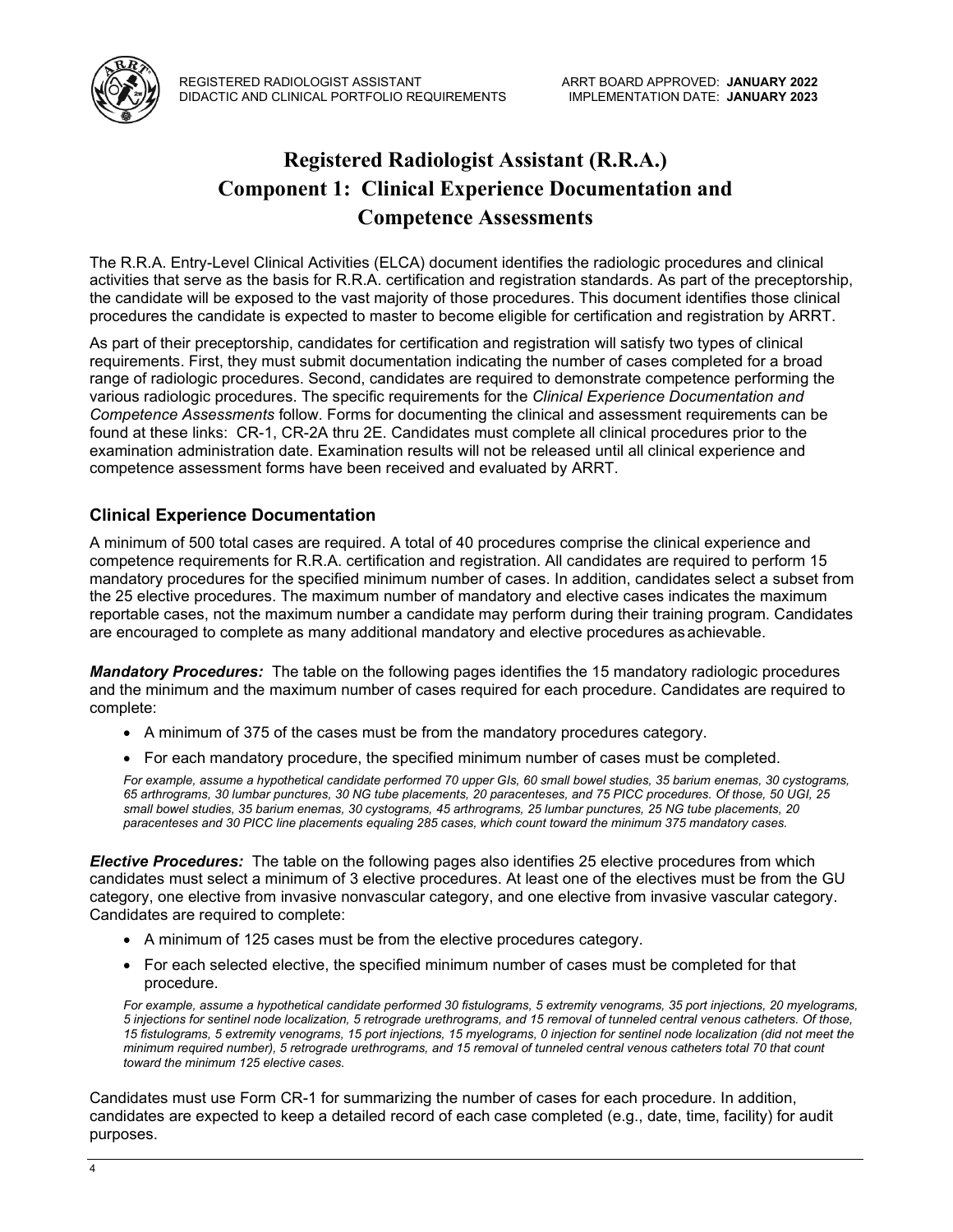

## **Clinical Competence Assessment**

For all mandatory and elective procedures, candidates must be evaluated according to the following guidelines. The competence assessment is to be completed:

- Once for each procedure. A minimum of 18 assessment forms (15 mandatory and three elective) are to be submitted to ARRT. At least one of the electives must be from the GU category, one elective from invasive nonvascular category, and one elective from invasive vascular category.
- By a radiologist using the ARRT evaluation forms that follow. Note that there are separate forms for each class of procedures (GI and Chest, GU, invasive vascular, invasive nonvascular, and postprocessing activities).
- At any time during the preceptorship, presumably after the candidate has completed a sufficient number of cases under appropriate instruction to acquire proficiency.

It is not necessary for the candidate to complete all cases (e.g., 15 cystograms) prior to presenting for competence assessment. The assessment may be completed at any time after the candidate has acquired sufficient skill performing a procedure.

#### **Radiologist supervision of candidate performed procedures is required as part of a radiologist-led team.** The level of supervision is determined by the precepting radiologist as defined by CMS:

- Personal supervision: the radiologist must be in attendance in the room during the performance of the procedure1.
- Direct supervision<sup>1</sup>: the radiologist must be present in the radiology facility and immediately available to furnish assistance and direction throughout the performance of the procedure, but not required to be present in the room when the procedure is performed.

Supervision may begin at the personal level but will be at minimum at the direct level. All procedures must be performed on actual patients; simulated procedures cannot be used to satisfy the competence assessments.

## **Required Documentation**

## *Form CR-1: Summary of Clinical Experience and Competence Assessments*

- 1. This form is completed by the candidate as they: (a) complete the requisite number of cases for the mandatory and elective procedures; and (b) are evaluated by a radiologist on the mandatory and elective procedures.
- 2. The candidate records the number of cases completed for each mandatory and elective procedure they perform.
- 3. The candidate records only the date that the competency assessment was completed. Note that the actual competence assessments are completed by a radiologist using Form CR-2, as described immediately below.
- 4. The preceptor and program director must verify and sign the bottom of Form CR-1. This form is submitted to ARRT at the time of application.

## *Form CR-2: Clinical Competence Assessments (Forms CR-2A through CR-2E)*

1. These forms are completed by the radiologist at the time they evaluate the candidate. There are separate evaluation forms for each class of radiologic procedures:

| Form CR-2A: GI/Chest | Form CR-2C: invasive nonvascular       |
|----------------------|----------------------------------------|
| Form CR-2B: GU       | Form CR-2D: invasive vascular          |
|                      | Form CR-2E: post-processing activities |

- 2. The radiologist and candidate are required to sign the bottom of Form CR-2 for each assessment, which is subsequently reviewed by the program director.
- 3. The candidate must submit a minimum total of 18 assessment forms to ARRT (15 mandatory and three elective procedures).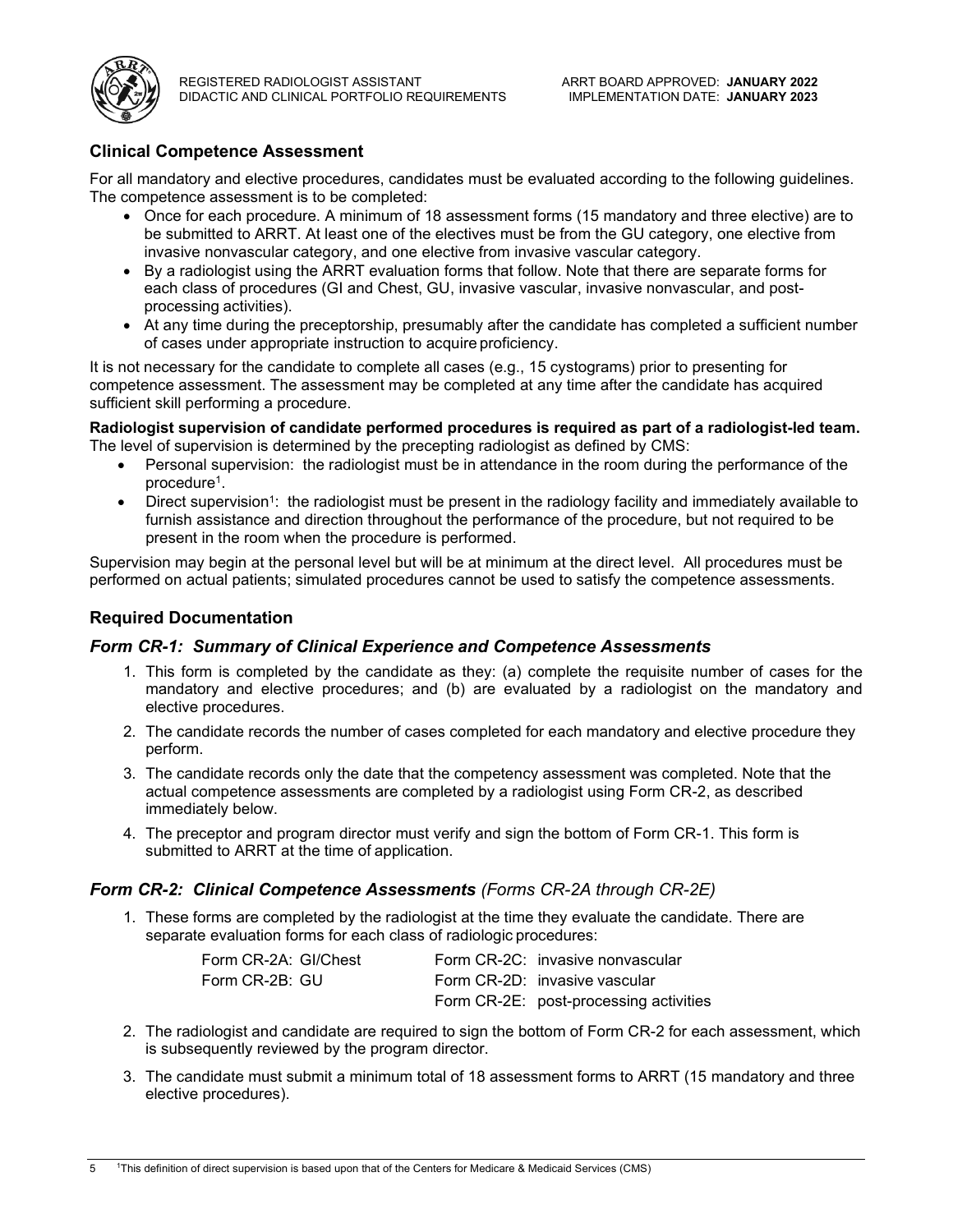

## **Form CR-1**

# **Summary of Clinical Experience and Competence Assessments**

|                                                                                                                      | <b>Experience Documentation</b>           |                                                                            |            |                                                    |                                                       |
|----------------------------------------------------------------------------------------------------------------------|-------------------------------------------|----------------------------------------------------------------------------|------------|----------------------------------------------------|-------------------------------------------------------|
| <b>Procedure</b>                                                                                                     | <b>Mandatory</b><br>or<br><b>Elective</b> | <b>Minimum</b><br>and<br><b>Maximum</b><br>Number of<br><b>Repetitions</b> |            | <b>Actual</b><br><b>Number</b><br><b>Completed</b> | <b>Competence</b><br><b>Assessment</b><br><b>Date</b> |
| <b>Gastrointestinal and Chest</b>                                                                                    |                                           | Min                                                                        | <b>Max</b> |                                                    |                                                       |
| Esophageal study - must fluoro and<br>image the esophagus, may be with UGI                                           | Mandatory                                 | 20                                                                         | 50         |                                                    |                                                       |
| Swallowing function study (participate in<br>procedure and provide initial<br>observations to radiologist)           | Mandatory                                 | 10                                                                         | 50         |                                                    |                                                       |
| Upper GI study                                                                                                       | Mandatory                                 | 15                                                                         | 50         |                                                    |                                                       |
| Small bowel study - direct the study and<br>spot TI                                                                  | Mandatory                                 | 10                                                                         | 25         |                                                    |                                                       |
| Enema with barium, air, or water-soluble<br>contrast                                                                 | Mandatory                                 | 10                                                                         | 50         |                                                    |                                                       |
| Nasogastric/enteric or orogastric/enteric<br>tube placement - may not require image<br>guidance                      | Mandatory                                 | 10                                                                         | 25         |                                                    |                                                       |
| Percutaneous, nasogastric/enteric or<br>orogastric/enteric tube evaluation -<br>verification with contrast injection | Mandatory                                 | 10                                                                         | 25         |                                                    |                                                       |
| T-tube cholangiogram                                                                                                 | Elective                                  | 5                                                                          | 15         |                                                    |                                                       |
| Post-operative Esophageal or Upper GI<br>study (e.g., bariatric surgery,<br>anastomosis check)                       | Mandatory                                 | 10                                                                         | 25         |                                                    |                                                       |
| Chest fluoroscopy                                                                                                    | Elective                                  | 5                                                                          | 15         |                                                    |                                                       |
| Genitourinary                                                                                                        |                                           | Min                                                                        | <b>Max</b> |                                                    |                                                       |
| Antegrade urography through existing<br>tube (e.g., nephrostography)                                                 | Elective                                  | 5                                                                          | 15         |                                                    |                                                       |
| Cystography, voiding cystography, or<br>voiding cystourethrography                                                   | Mandatory                                 | 10                                                                         | 30         |                                                    |                                                       |
| Retrograde urethrography or<br>urethrocystography                                                                    | Elective                                  | 5                                                                          | 15         |                                                    |                                                       |
| Loopography (urinary diversion)                                                                                      | Elective                                  | 5                                                                          | 15         |                                                    |                                                       |
| Hysterosalpingography - imaging only                                                                                 | Elective                                  | 5                                                                          | 15         |                                                    |                                                       |
| Hysterosalpingography - procedure and<br>imaging                                                                     | Elective                                  | 10                                                                         | 25         |                                                    |                                                       |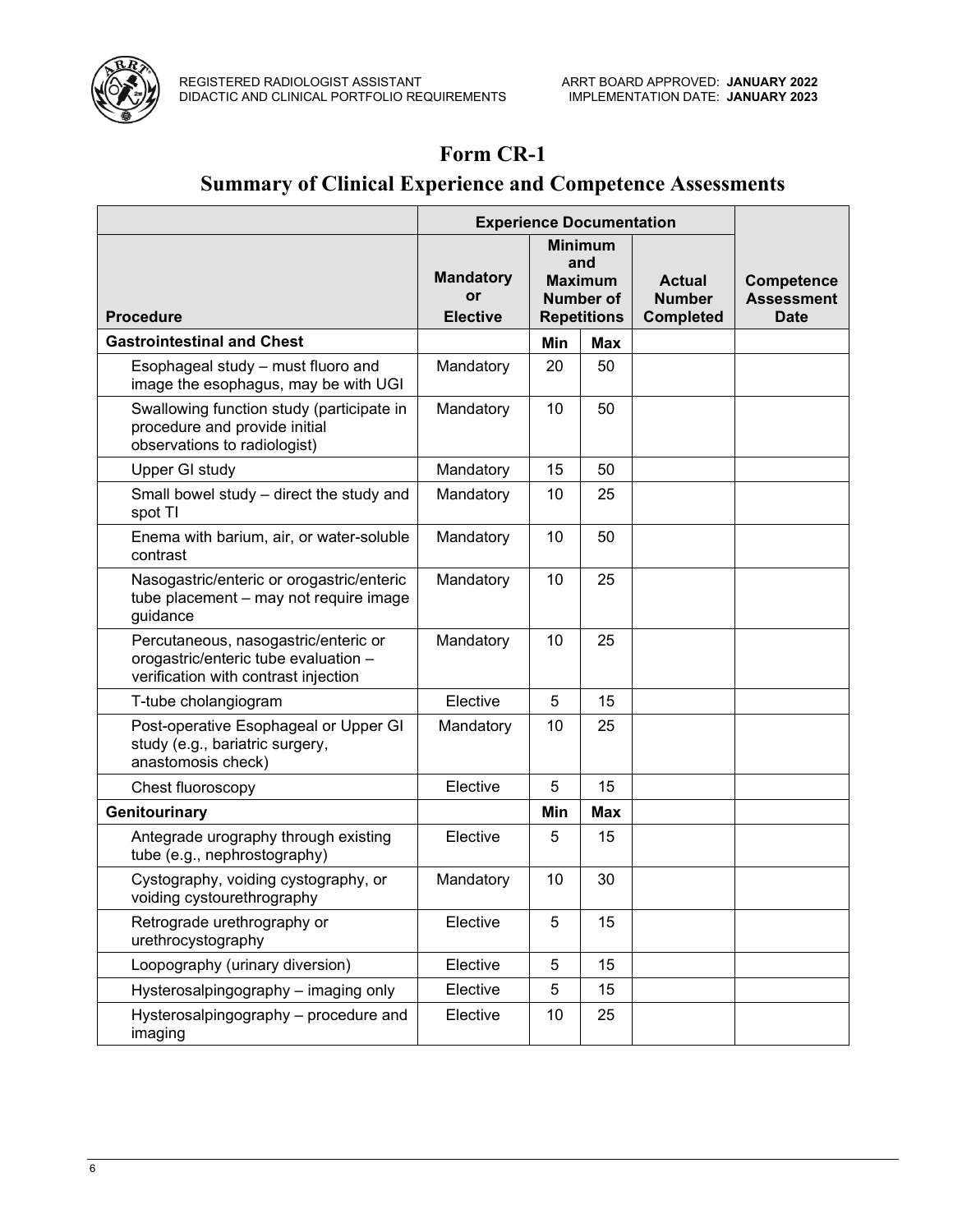

# **Form CR-1 (continued)**

|                                                                                                              | <b>Experience Documentation</b>           |                                                                                   |            |                                                    |                                                       |
|--------------------------------------------------------------------------------------------------------------|-------------------------------------------|-----------------------------------------------------------------------------------|------------|----------------------------------------------------|-------------------------------------------------------|
| <b>Procedure</b>                                                                                             | <b>Mandatory</b><br>or<br><b>Elective</b> | <b>Minimum</b><br>and<br><b>Maximum</b><br><b>Number of</b><br><b>Repetitions</b> |            | <b>Actual</b><br><b>Number</b><br><b>Completed</b> | <b>Competence</b><br><b>Assessment</b><br><b>Date</b> |
| <b>Invasive Nonvascular</b>                                                                                  |                                           | Min                                                                               | <b>Max</b> |                                                    |                                                       |
| Arthrogram (radiography, CT, or MR)<br>with a minimum of 5 shoulder and 5 hip                                | Mandatory                                 | 20                                                                                | 50         |                                                    |                                                       |
| Therapeutic joint injection                                                                                  | Elective                                  | 10                                                                                | 20         |                                                    |                                                       |
| Diagnostic joint aspiration                                                                                  | Elective                                  | 10                                                                                | 20         |                                                    |                                                       |
| Therapeutic bursa aspiration and/or<br>injection                                                             | Elective                                  | 10                                                                                | 20         |                                                    |                                                       |
| Lumbar puncture with or without<br>contrast                                                                  | Mandatory                                 | 10                                                                                | 50         |                                                    |                                                       |
| Cervical, thoracic, or lumbar<br>myelography - imaging only                                                  | Mandatory                                 | 5                                                                                 | 15         |                                                    |                                                       |
| Thoracentesis with or without catheter                                                                       | Mandatory                                 | 15                                                                                | 40         |                                                    |                                                       |
| Placement of catheter for pneumothorax                                                                       | Elective                                  | 15                                                                                | 25         |                                                    |                                                       |
| Paracentesis with or without catheter                                                                        | Mandatory                                 | 20                                                                                | 50         |                                                    |                                                       |
| Abscess, fistula, or sinus tract study                                                                       | Elective                                  | 5                                                                                 | 20         |                                                    |                                                       |
| Injection for sentinel node localization                                                                     | Elective                                  | 5                                                                                 | 20         |                                                    |                                                       |
| Percutaneous drainage with or without<br>placement of catheter (excluding<br>paracentesis and thoracentesis) | Elective                                  | 15                                                                                | 30         |                                                    |                                                       |
| Change of percutaneous tube or<br>drainage catheter                                                          | Elective                                  | 10                                                                                | 30         |                                                    |                                                       |
| Thyroid biopsy                                                                                               | Elective                                  | 15                                                                                | 50         |                                                    |                                                       |
| Superficial lymph node biopsy                                                                                | Elective                                  | 15                                                                                | 50         |                                                    |                                                       |
| Liver biopsy (non-targeted)                                                                                  | Elective                                  | 20                                                                                | 50         |                                                    |                                                       |
| Superficial soft tissue mass biopsy                                                                          | Elective                                  | 15                                                                                | 50         |                                                    |                                                       |
| <b>Invasive Vascular</b>                                                                                     |                                           | Min                                                                               | <b>Max</b> |                                                    |                                                       |
| Peripherally inserted central catheter<br>(PICC) placement                                                   | Mandatory                                 | 10                                                                                | 30         |                                                    |                                                       |
| Insertion of non-tunneled central venous<br>catheter                                                         | Elective                                  | 20                                                                                | 50         |                                                    |                                                       |
| Central Venous catheter or port injection                                                                    | Elective                                  | 5                                                                                 | 30         |                                                    |                                                       |
| Tunneled venous catheter removal                                                                             | Elective                                  | 10                                                                                | 30         |                                                    |                                                       |
| Extremity venography                                                                                         | Elective                                  | 5                                                                                 | 15         |                                                    |                                                       |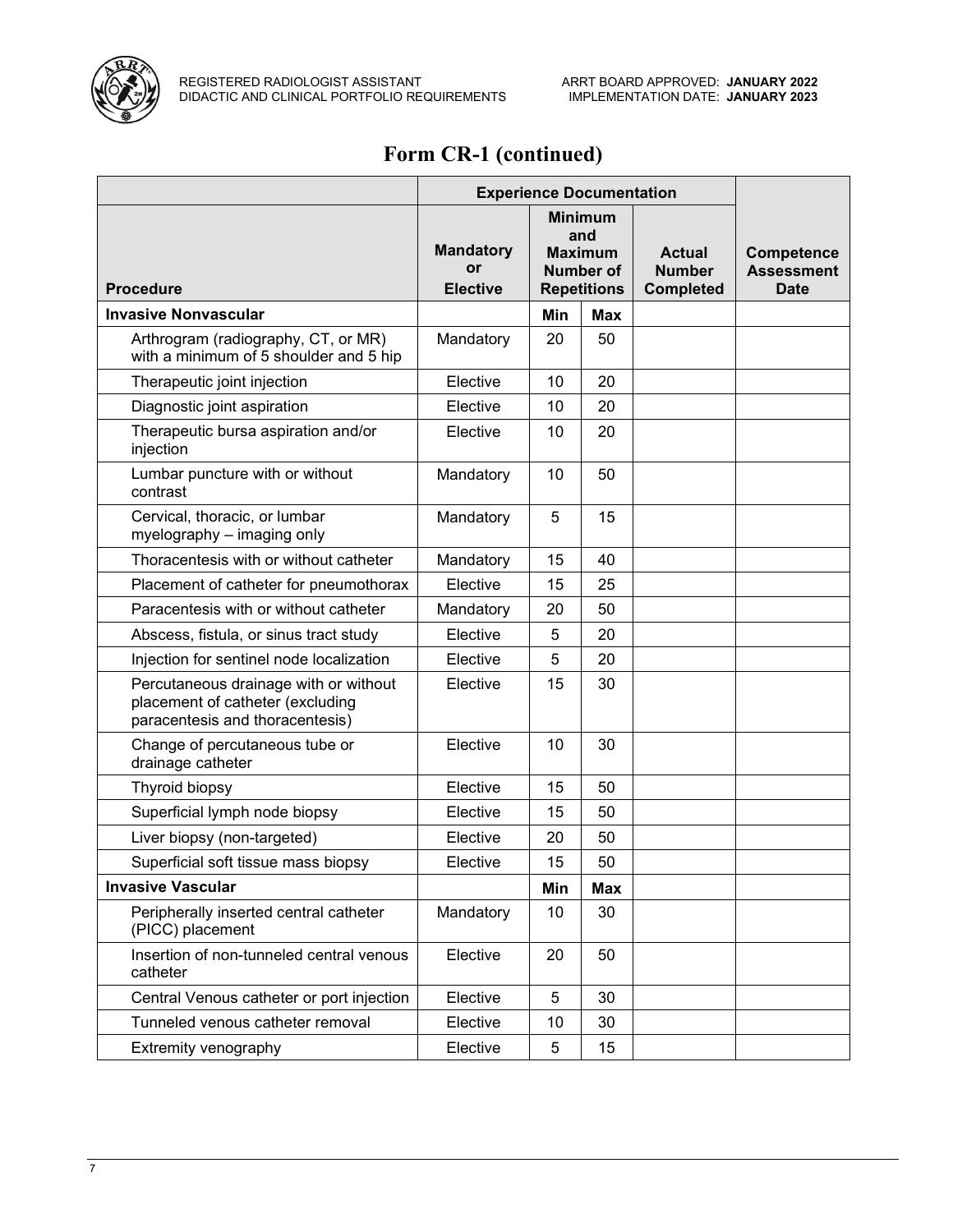

# **Form CR-1 (continued)**

|                              | <b>Experience Documentation</b>           |                                                                            |            |                                             |                                                       |
|------------------------------|-------------------------------------------|----------------------------------------------------------------------------|------------|---------------------------------------------|-------------------------------------------------------|
| <b>Procedure</b>             | <b>Mandatory</b><br>or<br><b>Elective</b> | <b>Minimum</b><br>and<br><b>Maximum</b><br>Number of<br><b>Repetitions</b> |            | Actual<br><b>Number</b><br><b>Completed</b> | <b>Competence</b><br><b>Assessment</b><br><b>Date</b> |
| <b>Post-Processing</b>       |                                           | Min                                                                        | <b>Max</b> |                                             |                                                       |
| Perform CT post-processing   | Elective                                  | 5                                                                          | 15         |                                             |                                                       |
| Perform MR post-processing   | Elective                                  | 5                                                                          | 15         |                                             |                                                       |
| <b>Total Number of Cases</b> | 500                                       |                                                                            |            |                                             |                                                       |

**Chief Preceptor Signature and Date**

**Program Director Signature and Date**

**Candidate Signature and ARRT ID #**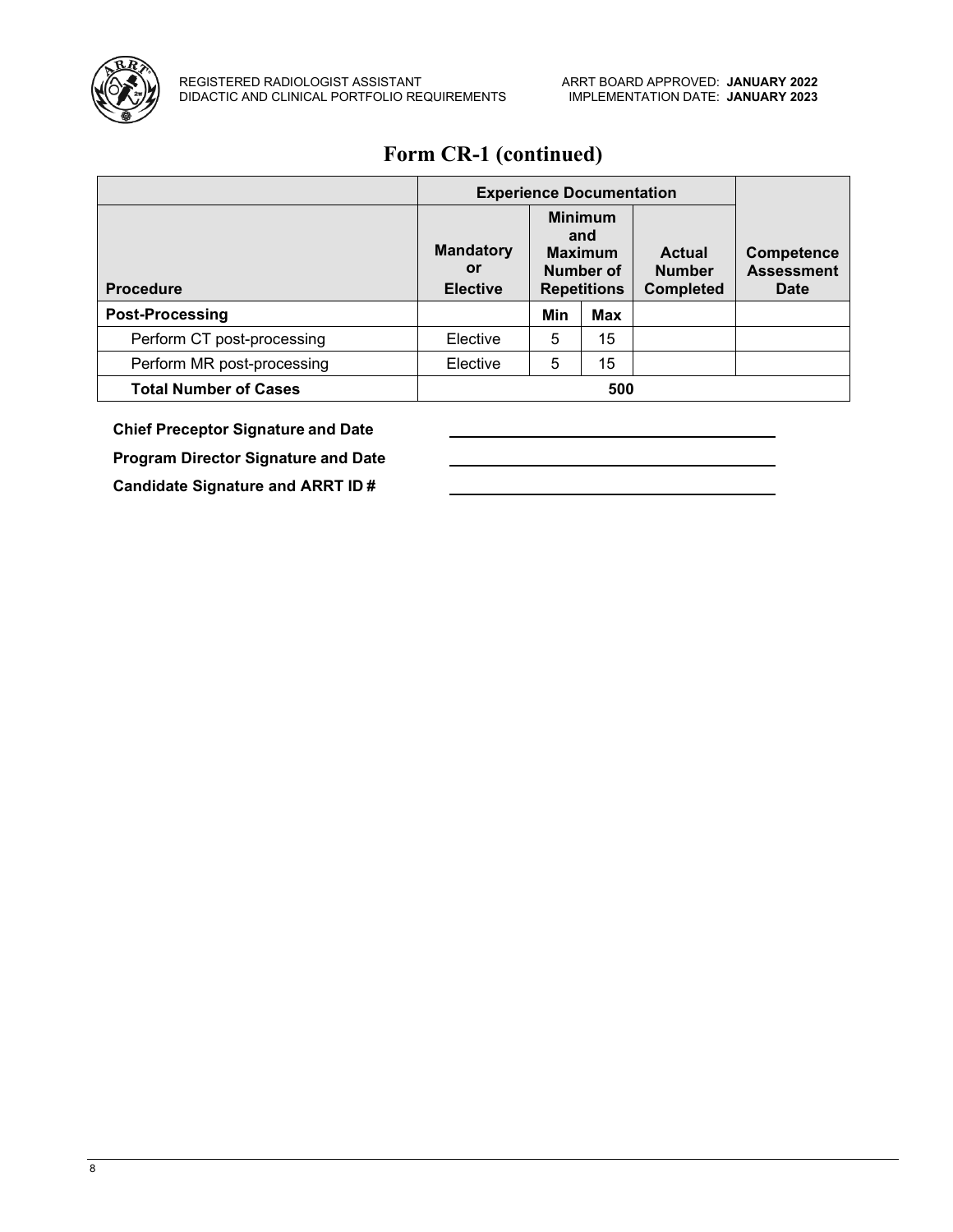

## **Form CR-2A**

## **Clinical Competence Assessment for GI and Chest Procedures**

(esophageal study; swallowing function study; upper GI study; small bowel study; enema with barium, air, or water soluble contrast; nasogastric/enteric and orogastric/enteric tube placement; percutaneous, nasogastric/enteric or orogastric/enteric tube evaluation verification with contrast injection; t-tube cholangiogram; post-operative esophageal or Upper GI study; chest fluoroscopy)

*Directions:* This form should be completed by the radiologist supervising the procedure after the candidate has completed a sufficient number of cases to merit evaluation. To meet the required performance standard, the candidate must perform each clinical activity safely and effectively on a consistent basis.

Procedure: **Date Performed:** Procedure: **Date Performed: Clinical Activity Performance Standard** does not meet meets exceeds Review patient record, lab, previous imaging, and other information. Verify appropriateness of procedure. Assess patient for possible contraindications (e.g., history, medications, pregnancy, psychological status).  $\begin{array}{ccccccccccccc} \Box & & \Box & & \Box & & \Box \end{array}$ Interview patient to obtain, verify, or update medical history. Explain procedure (risks, benefits, alternatives) and any required pharmaceuticals. Obtain or verify informed consent, if applicable, and confirm adequate exam preparation (e.g., diet, medications).  $\begin{array}{ccccccccccccccccc} \Box & & \Box & & \Box & & \Box \end{array}$ Report findings to the radiologist from physical exam as needed. Prepare and administer contrast agents prescribed by the radiologist. Position patient, operate imaging equipment, modify procedure as necessary; observe and evaluate structure and function; and document fluoroscopy time where applicable.  $\begin{array}{ccccccccccccccccc} \Box & & \Box & & \Box & & \Box \end{array}$ Monitor patient status and respond as needed (e.g., discomfort, drug reactions,  $\begin{array}{ccc} \Box & \Box & \Box \ \ \end{array}$ Evaluate procedure for completeness and diagnostic quality; recommend additional images as required; communicate initial observations to the radiologist.  $\begin{array}{ccccccccccccc} \Box & & \Box & & \Box & & \Box \end{array}$ Educate patient regarding follow-up care and verify comprehension.  $\Box$ Document procedure and record exceptions from established protocol.  $\Box$ **Overall Evaluation** does not meet meets exceeds  $\begin{array}{ccc} \square & \square & \square \end{array}$ **Radiologist Comments** (Note any particular strengths or areas for improvement for the candidate, or unusual features of the case that warrant consideration.) **Radiologist Signature Letter Construct Construct Construct Construct Construct Construct Construction Construction Candidate Signature Date**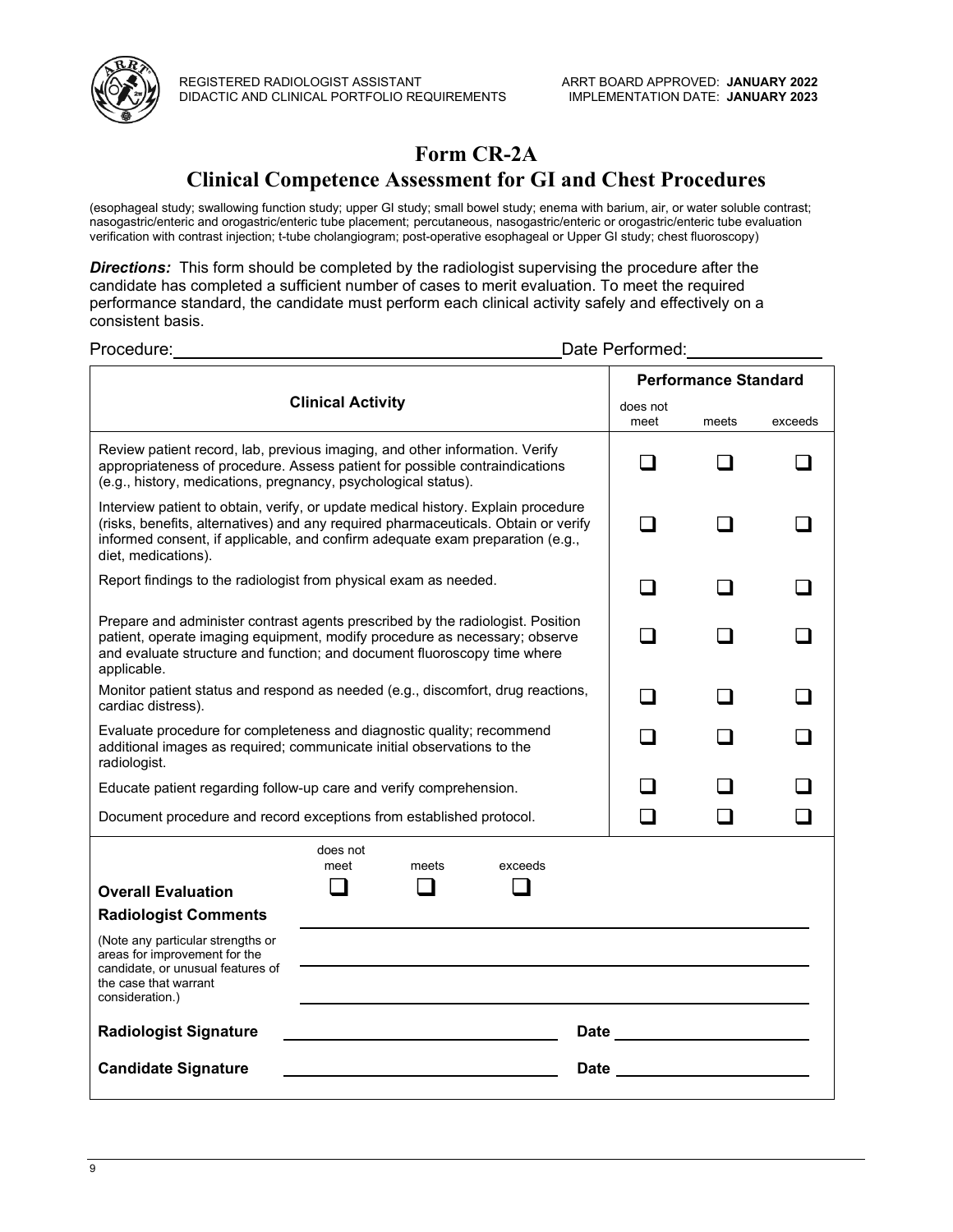

## **Form CR-2B**

## **Clinical Competence Assessment for GU Procedures**

(antegrade urography; cystography or voiding cystourethrography, retrograde urethrography or urethrocystography; loopography /urinary diversion; hysterosalpingography)

**Directions:** This form should be completed by the radiologist supervising the procedure after the candidate has completed a sufficient number of cases to merit evaluation. To meet the required performance standard, the candidate must perform each clinical activity safely and effectively on a consistent basis.

| Procedure:                                                                                                                                                                                                                                                                      | Date Performed:                      |                                                                                                                                                                                                                                |         |  |  |  |
|---------------------------------------------------------------------------------------------------------------------------------------------------------------------------------------------------------------------------------------------------------------------------------|--------------------------------------|--------------------------------------------------------------------------------------------------------------------------------------------------------------------------------------------------------------------------------|---------|--|--|--|
|                                                                                                                                                                                                                                                                                 |                                      |                                                                                                                                                                                                                                |         |  |  |  |
|                                                                                                                                                                                                                                                                                 | <b>Clinical Activity</b><br>does not |                                                                                                                                                                                                                                |         |  |  |  |
| Review patient record, lab, previous imaging, and other information. Verify<br>appropriateness of procedure. Assess patient for possible contraindications<br>(e.g., history, medications, pregnancy, psychological status).                                                    | $\blacksquare$                       |                                                                                                                                                                                                                                |         |  |  |  |
| Interview patient to obtain, verify, or update medical history. Explain procedure<br>(risks, benefits, alternatives) and any required pharmaceuticals. Obtain or verify<br>informed consent, if applicable, and confirm adequate exam preparation (e.g.,<br>diet, medications). |                                      |                                                                                                                                                                                                                                |         |  |  |  |
| Report findings to the radiologist from physical exam as needed.                                                                                                                                                                                                                |                                      |                                                                                                                                                                                                                                |         |  |  |  |
| Perform urinary catheterization or access pre-existing catheter; prepare and<br>administer contrast agents prescribed by the radiologist.                                                                                                                                       |                                      |                                                                                                                                                                                                                                |         |  |  |  |
| Position patient; operate imaging equipment; modify procedure as necessary;<br>observe and evaluate structure and function; and document fluoroscopy time<br>where applicable.                                                                                                  |                                      |                                                                                                                                                                                                                                |         |  |  |  |
| Monitor patient status and respond as needed (e.g., discomfort, drug reactions,<br>cardiac distress).                                                                                                                                                                           |                                      |                                                                                                                                                                                                                                |         |  |  |  |
| Evaluate procedure for completeness and diagnostic quality; recommend<br>additional images as required; communicate initial observations to the<br>radiologist.                                                                                                                 |                                      |                                                                                                                                                                                                                                |         |  |  |  |
| Educate patient regarding follow-up care and verify comprehension.                                                                                                                                                                                                              |                                      |                                                                                                                                                                                                                                |         |  |  |  |
| Document procedure and record exceptions from established protocol.                                                                                                                                                                                                             |                                      |                                                                                                                                                                                                                                |         |  |  |  |
| <b>Overall Evaluation</b>                                                                                                                                                                                                                                                       | does not<br>meet                     | meets                                                                                                                                                                                                                          | exceeds |  |  |  |
| <b>Radiologist Comments</b>                                                                                                                                                                                                                                                     |                                      |                                                                                                                                                                                                                                |         |  |  |  |
| (Note any particular strengths or<br>areas for improvement for the<br>candidate, or unusual features of<br>the case that warrant<br>consideration.)                                                                                                                             |                                      |                                                                                                                                                                                                                                |         |  |  |  |
| <b>Radiologist Signature</b>                                                                                                                                                                                                                                                    |                                      | Date and the contract of the contract of the contract of the contract of the contract of the contract of the contract of the contract of the contract of the contract of the contract of the contract of the contract of the c |         |  |  |  |
| <b>Candidate Signature</b>                                                                                                                                                                                                                                                      | Date                                 |                                                                                                                                                                                                                                |         |  |  |  |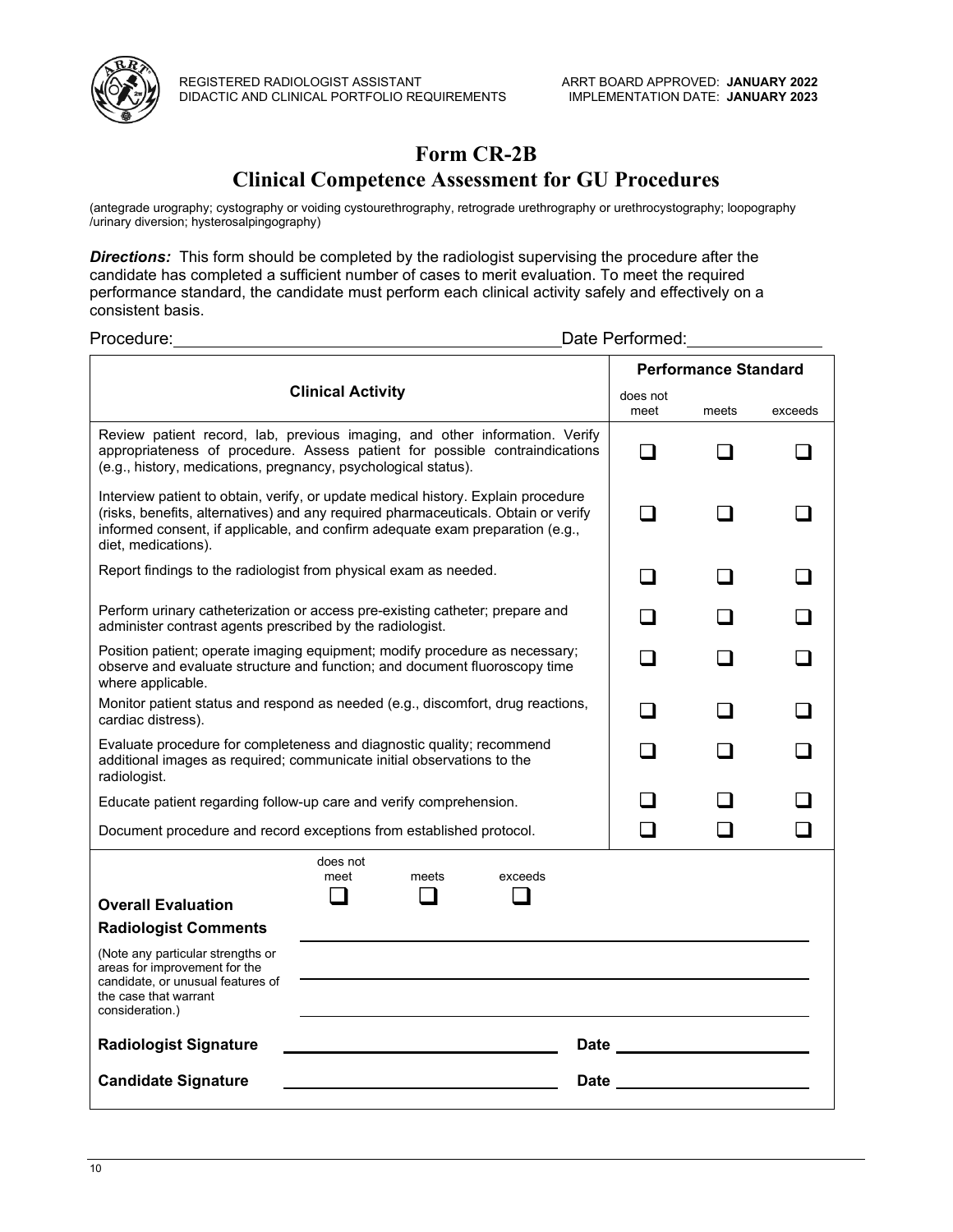

## **Form CR-2C**

## **Clinical Competence Assessment for Invasive Nonvascular Procedures**

(arthrogram, therapeutic bursa aspiration and/or injection, joint injection and aspiration; lumbar puncture with or without contrast; myelography imaging only; thoracentesis; placement of catheter for pneumothorax; paracentesis; abscess, fistula, or sinus tract study; injection for sentinel node localization; ; change of percutaneous tube or drainage catheter; percutaneous drainage with or without placement of catheter (excluding thoracentesis and paracentesis); thyroid biopsy; superficial lymph node biopsy; liver biopsy; superficial soft tissue mass biopsy)

*Directions:* This form should be completed by the radiologist supervising the procedure after the candidate has completed a sufficient number of cases to merit evaluation. To meet the required performance standard, the candidate must perform each clinical activity safely and effectively on a consistent basis.

| Procedure:                                                                                                                                                                                                                                                                        | Date Performed:                                                                                                                                                                                                                                |       |         |    |                |  |
|-----------------------------------------------------------------------------------------------------------------------------------------------------------------------------------------------------------------------------------------------------------------------------------|------------------------------------------------------------------------------------------------------------------------------------------------------------------------------------------------------------------------------------------------|-------|---------|----|----------------|--|
|                                                                                                                                                                                                                                                                                   |                                                                                                                                                                                                                                                |       |         |    |                |  |
| <b>Clinical Activity</b>                                                                                                                                                                                                                                                          | does not<br>meet                                                                                                                                                                                                                               | meets | exceeds |    |                |  |
| Review patient record, lab, previous imaging, and other information. Verify<br>appropriateness of procedure. Assess patient for possible contraindications<br>(e.g., history, medications, pregnancy, psychological status).                                                      |                                                                                                                                                                                                                                                |       |         |    |                |  |
| medications).                                                                                                                                                                                                                                                                     | Interview patient to obtain, verify, or update medical history. Explain procedure<br>(risks, benefits, alternatives) and any required pharmaceuticals. Obtain or verify<br>informed consent and confirm adequate exam preparation (e.g., diet, |       |         |    |                |  |
| Report findings to the radiologist from physical exam as needed.                                                                                                                                                                                                                  |                                                                                                                                                                                                                                                |       |         | П  | $\blacksquare$ |  |
| Administer local anesthetic; select and insert needle, catheter, or tube to<br>required location; collect fluids and measure pressures as needed; administer<br>prescribed contrast; maintain aseptic environment throughout procedure.                                           |                                                                                                                                                                                                                                                |       |         |    |                |  |
| Position patient: operate imaging equipment, modify procedure as necessary;<br>observe and evaluate structure and function; and document fluoroscopy time<br>where applicable.                                                                                                    |                                                                                                                                                                                                                                                |       |         |    |                |  |
| Monitor patient status and respond as needed (e.g., discomfort, drug reactions,<br>cardiac distress).                                                                                                                                                                             |                                                                                                                                                                                                                                                |       |         |    |                |  |
| Evaluate procedure for completeness and diagnostic quality; recommend<br>additional images as reguired; communicate initial observations to the<br>radiologist.                                                                                                                   |                                                                                                                                                                                                                                                |       |         |    |                |  |
| Educate patient regarding follow-up care and verify comprehension.                                                                                                                                                                                                                |                                                                                                                                                                                                                                                |       |         |    |                |  |
| Document procedure and record exceptions from established protocol.                                                                                                                                                                                                               |                                                                                                                                                                                                                                                |       |         | l. |                |  |
| <b>Overall Evaluation</b><br><b>Radiologist Comments</b><br>(Note any particular strengths or<br>areas for improvement for the<br>candidate, or unusual features of<br>the case that warrant                                                                                      | does not<br>meet                                                                                                                                                                                                                               | meets | exceeds |    |                |  |
| consideration.)<br><b>Radiologist Signature</b><br>Date and the contract of the contract of the contract of the contract of the contract of the contract of the contract of the contract of the contract of the contract of the contract of the contract of the contract of the c |                                                                                                                                                                                                                                                |       |         |    |                |  |
| <b>Candidate Signature</b>                                                                                                                                                                                                                                                        | <b>Date</b>                                                                                                                                                                                                                                    |       |         |    |                |  |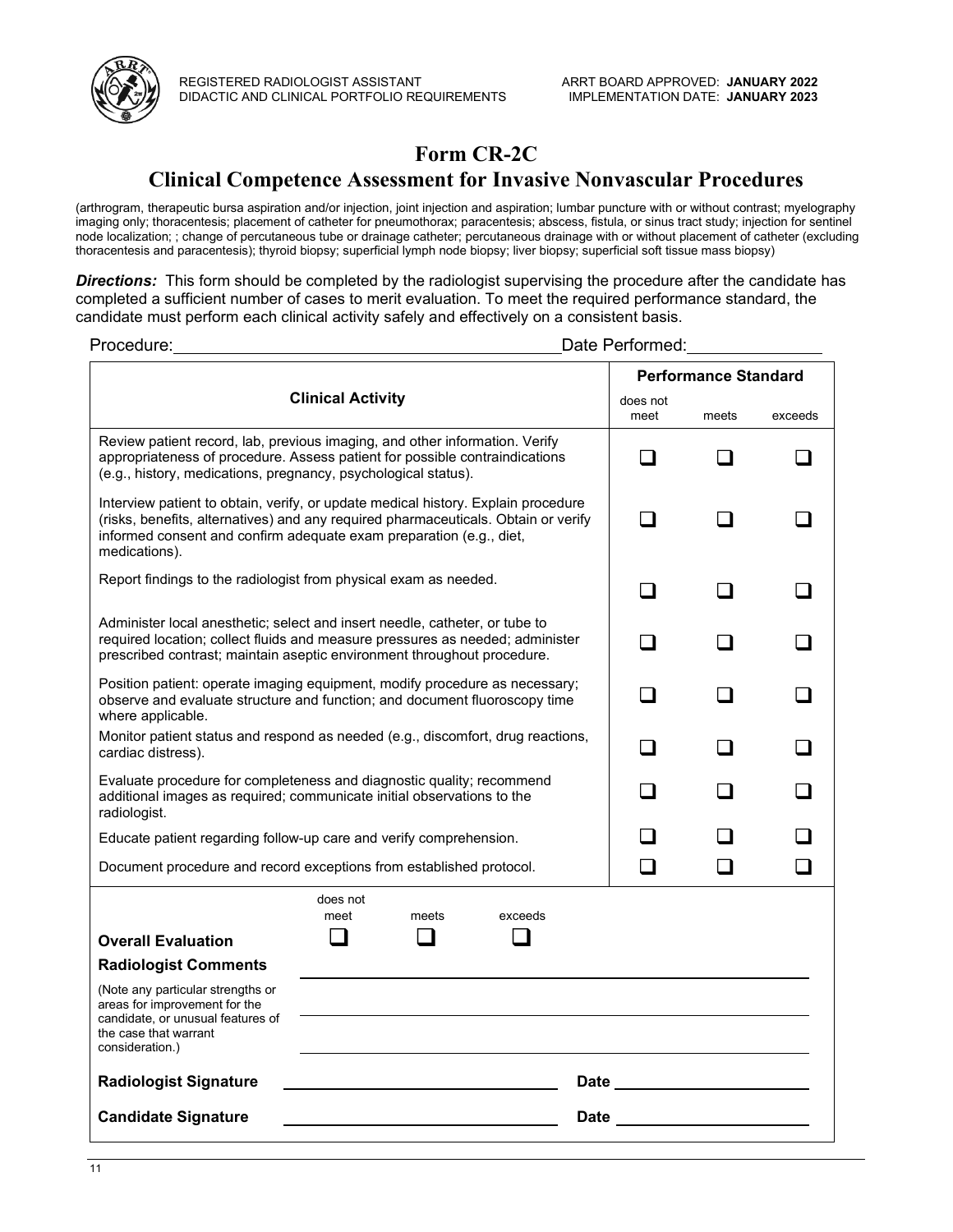

## **Form CR-2D**

## **Clinical Competence Assessment for Invasive Vascular Procedures**

(PICC placement; insertion of non-tunneled central venous catheter; central venous catheter or port injection; tunneled venous catheter removal; extremity venography)

*Directions:* This form should be completed by the radiologist supervising the procedure after the candidate has completed a sufficient number of cases to merit evaluation. To meet the required performance standard, the candidate must perform each clinical activity safely and effectively on a consistent basis.

| Procedure:                                                                                                                                                                                                                                                      |                  |       |         |             |                                                                                                                                                                                                                                | Date Performed:             |         |  |  |
|-----------------------------------------------------------------------------------------------------------------------------------------------------------------------------------------------------------------------------------------------------------------|------------------|-------|---------|-------------|--------------------------------------------------------------------------------------------------------------------------------------------------------------------------------------------------------------------------------|-----------------------------|---------|--|--|
|                                                                                                                                                                                                                                                                 |                  |       |         |             |                                                                                                                                                                                                                                | <b>Performance Standard</b> |         |  |  |
| <b>Clinical Activity</b><br>does not                                                                                                                                                                                                                            |                  |       |         |             |                                                                                                                                                                                                                                | meets                       | exceeds |  |  |
| Review patient record, lab, previous imaging, and other information. Verify<br>appropriateness of procedure. Assess patient for possible contraindications<br>(e.g., history, medications, pregnancy, psychological status).                                    |                  |       |         |             |                                                                                                                                                                                                                                |                             |         |  |  |
| Interview patient to obtain, verify, or update medical history. Explain procedure<br>(risks, benefits, alternatives) and any required pharmaceuticals. Obtain or<br>verify informed consent and confirm adequate exam preparation (e.g., diet,<br>medications). |                  |       |         |             |                                                                                                                                                                                                                                |                             |         |  |  |
| Report findings to the radiologist from physical exam as needed.                                                                                                                                                                                                |                  |       |         |             |                                                                                                                                                                                                                                |                             |         |  |  |
| Administer local anesthetic; select and insert needle or catheter to required<br>location; administer contrast and/or other medications as needed; maintain<br>aseptic environment throughout procedure.                                                        |                  |       |         |             |                                                                                                                                                                                                                                |                             |         |  |  |
| Position patient, operate imaging equipment, modify procedure as<br>necessary; observe and evaluate structure and function; and document<br>fluoroscopy time where applicable.                                                                                  |                  |       |         |             |                                                                                                                                                                                                                                |                             |         |  |  |
| Monitor patient status, obtain hemostasis, and respond as needed (e.g.,<br>discomfort, drug reactions, cardiac distress).                                                                                                                                       |                  |       |         |             |                                                                                                                                                                                                                                |                             |         |  |  |
| Evaluate procedure for completeness and diagnostic quality; recommend<br>additional images as required; communicate initial observations to the<br>radiologist.                                                                                                 |                  |       |         |             |                                                                                                                                                                                                                                |                             |         |  |  |
| Educate patient regarding follow-up care and verify comprehension.                                                                                                                                                                                              |                  |       |         |             |                                                                                                                                                                                                                                |                             |         |  |  |
| Document procedure and record exceptions from established protocol.                                                                                                                                                                                             |                  |       |         |             |                                                                                                                                                                                                                                |                             |         |  |  |
| <b>Overall Evaluation</b><br><b>Radiologist Comments</b><br>(Note any particular strengths<br>or areas for improvement for<br>the candidate, or unusual                                                                                                         | does not<br>meet | meets | exceeds |             |                                                                                                                                                                                                                                |                             |         |  |  |
| features of the case that<br>warrant consideration.)                                                                                                                                                                                                            |                  |       |         |             |                                                                                                                                                                                                                                |                             |         |  |  |
| <b>Radiologist Signature</b>                                                                                                                                                                                                                                    |                  |       |         |             | Date and the contract of the contract of the contract of the contract of the contract of the contract of the contract of the contract of the contract of the contract of the contract of the contract of the contract of the c |                             |         |  |  |
| <b>Candidate Signature</b>                                                                                                                                                                                                                                      |                  |       |         | <b>Date</b> |                                                                                                                                                                                                                                |                             |         |  |  |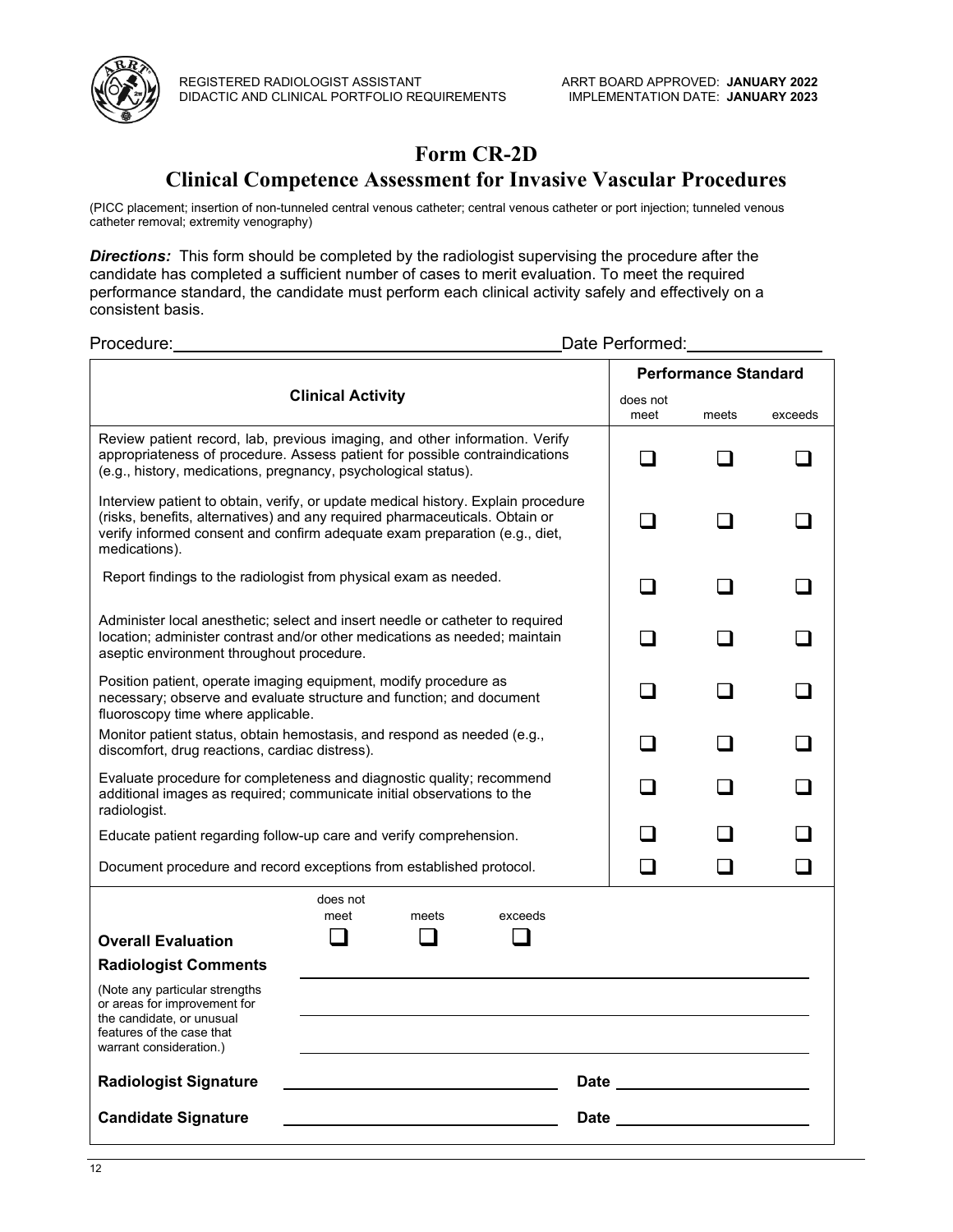

# **Form CR-2E**

## **Clinical Competence Assessment for Post-Processing Activities**

(CT post-processing; MR post-processing)

**Directions:** This form should be completed by the radiologist supervising the procedure after the candidate has completed a sufficient number of cases to merit evaluation. To meet the required performance standard, the candidate must perform each clinical activity safely and effectively on a consistent basis.

| Date Performed: National Performed:                                                                                                                 |                                                      |       |         |  |                                |                                |         |  |  |
|-----------------------------------------------------------------------------------------------------------------------------------------------------|------------------------------------------------------|-------|---------|--|--------------------------------|--------------------------------|---------|--|--|
|                                                                                                                                                     |                                                      |       |         |  |                                | <b>Performance Standard</b>    |         |  |  |
|                                                                                                                                                     | <b>Clinical Activity</b>                             |       |         |  |                                |                                | exceeds |  |  |
| Retrieve image data from archive system.                                                                                                            |                                                      |       |         |  |                                |                                |         |  |  |
| Preview image data set.                                                                                                                             |                                                      |       |         |  |                                |                                |         |  |  |
| Load image data set.                                                                                                                                |                                                      |       |         |  |                                |                                |         |  |  |
| Display volume using MPR, MIP, SSD, VRT, or CPR.                                                                                                    |                                                      |       |         |  |                                |                                |         |  |  |
| Use segmentation or editing tools to remove obstructive anatomy.                                                                                    |                                                      |       |         |  |                                |                                |         |  |  |
| Assess final images for quality<br>and completeness.                                                                                                |                                                      |       |         |  |                                |                                |         |  |  |
| Use measuring tools (distance, ROI, percent of stenosis calculation).                                                                               |                                                      |       |         |  |                                |                                |         |  |  |
|                                                                                                                                                     | Export images to server, secure web site, or report. |       |         |  |                                |                                |         |  |  |
|                                                                                                                                                     | does not<br>meet                                     | meets | exceeds |  |                                |                                |         |  |  |
| <b>Overall Evaluation</b>                                                                                                                           |                                                      |       |         |  |                                |                                |         |  |  |
| <b>Radiologist Comments</b>                                                                                                                         |                                                      |       |         |  |                                |                                |         |  |  |
| (Note any particular strengths<br>or areas for improvement for<br>the candidate, or unusual<br>features of the case that<br>warrant consideration.) |                                                      |       |         |  |                                |                                |         |  |  |
| <b>Radiologist Signature</b>                                                                                                                        |                                                      |       |         |  |                                | Date _________________________ |         |  |  |
| <b>Candidate Signature</b>                                                                                                                          |                                                      |       |         |  | Date _________________________ |                                |         |  |  |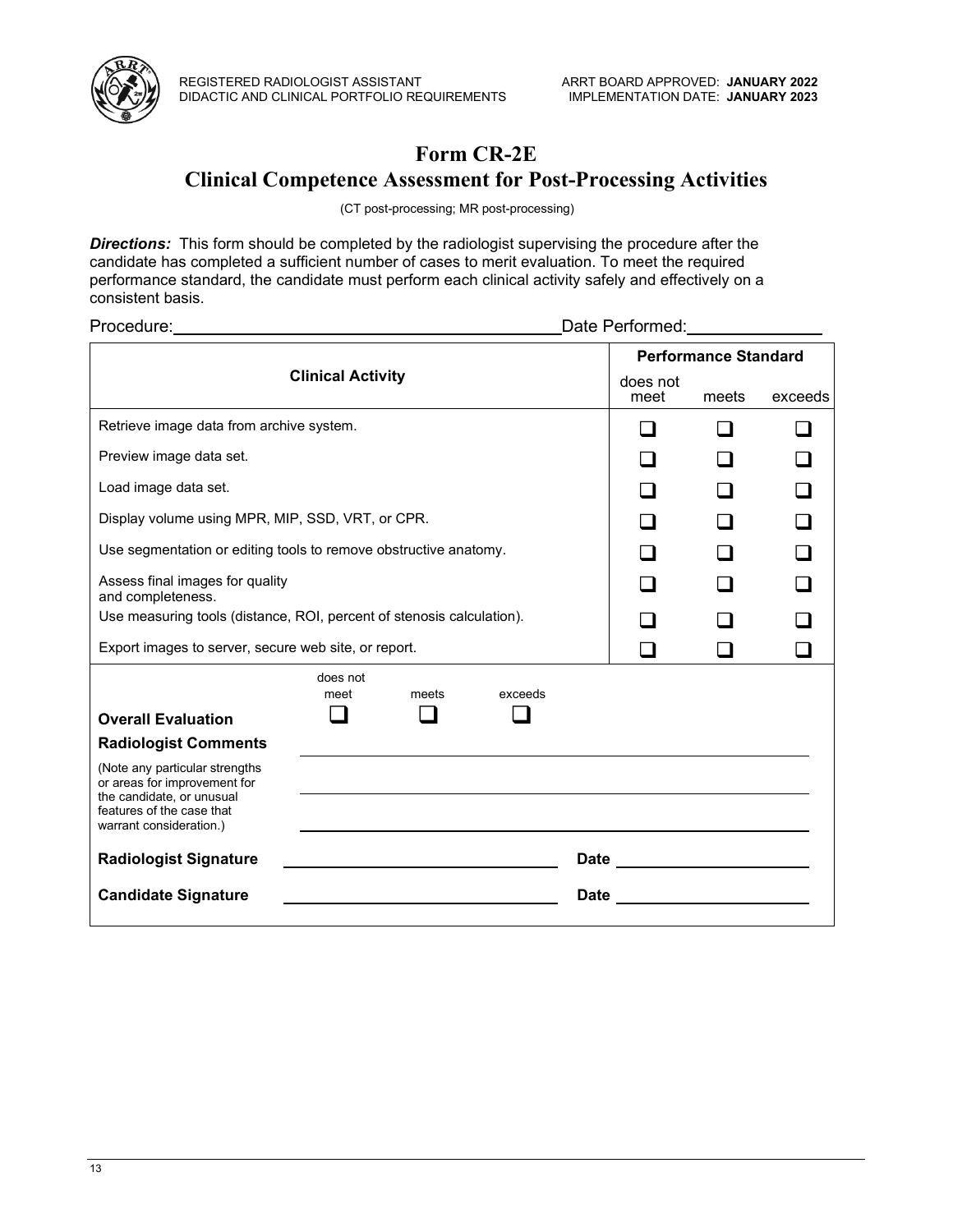

## **Registered Radiologist Assistant (R.R.A.) Component 2: Professional Activities and Accomplishments Record**

## **Purpose**

Most components of the Clinical Portfolio are highly structured and intended to accomplish very specific goals. In contrast, the Professional Activities and Accomplishments Record (*Accomplishments Record*) allows candidates to include materials they feel best summarize the variety of their preceptorship experiences. The intent of the Accomplishments Record requirement is twofold: (1) to help ensure active participation in the education and evaluation processes through critical self-reflection; (2) to lay the foundation for and to encourage career-long professional development.

Candidates may include materials they feel best summarize the wealth of experiences they have during their clinical education. Although this is a certification and registration requirement, candidates do not need to submit the *Accomplishments Record* with their application. ARRT reserves the right to audit the *Accomplishments Record* following initial certification and registration.

#### **Types of Documentation**

The *Accomplishments Record* should contain evidence of self-assessment activities and continuing professional development pursuits. Specific ideas are suggested below; however, the candidate is not required to participate in each activity, nor is participation restricted to those listed. Documentation may be maintained electronically or on paper.

#### *1. Examples of Self-Assessment Activities*

- a. Case Journals. These would not be comprehensive case studies, but rather case summaries noting questions or difficulties encountered during the case (e.g., unusual pathologies, ethical situations) and the strategies employed to resolve them. The journals may be of interest to colleagues or for future publications or research.
- b. Self-Assessments. These could be done periodically using forms contained in other sections of the Clinical Portfolio Requirements. Alternatively, checklists or other types of evaluation instruments might be utilized, with the goal of identifying activities already mastered and activities that require further training. It may be helpful to include strategies and resources found to be most or least effective.

#### *2. Examples of Continuing Professional Development Activities*

- a. Presentations. A file including the presentation abstract, the length of time, and the audience.
- b. Papers and Publications. A file of papers the candidate has authored or coauthored, or participation in research projects.
- c. Community Service. The candidate may elect to document participation in activities such as public health initiatives, university service, and community support.
- d. Certificates of CE Attendance. Include documentation of attendance at conferences such as RSNA, AVIR, ASRT, SRPE, SIR, or state and local conferences; include a brief summary for each educational activity, noting any benefits.
- e. Training/Skill Certificates. Document successful completion of activities such as ACLS, PICC, current CPT/ICD Coding, ECG, or phlebotomy.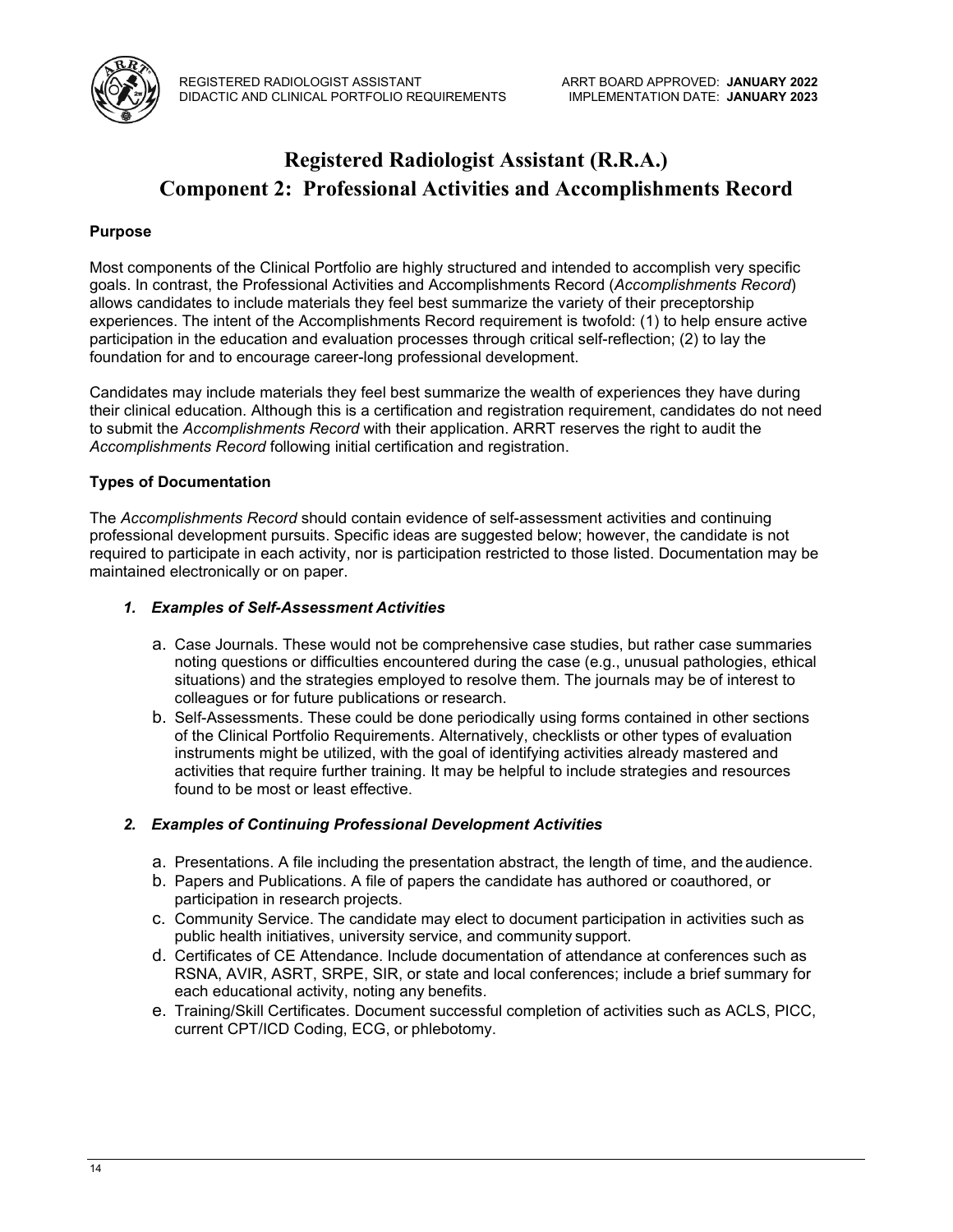



## **Registered Radiologist Assistant (R.R.A.) Component 3: Case Studies**

To ensure that the candidate becomes proficient in the procedures identified in the R.R.A. Entry-Level Clinical Activities (ELCA), documentation of case studies is a component of the Clinical Portfolio. This is an opportunity to document cases encountered in daily work experience and to critically evaluate and reflect upon those clinical experiences. Cases demonstrating *typical* abnormalities or injuries should be selected for the case study requirement.

## **One case study from each of the 5 following categories is required:**

- 1. GI and Chest (esophageal study; swallowing function study; upper GI study; small bowel study; enema with barium, air, or water-soluble contrast; nasogastric/enteric or orogastric/enteric tube placement; percutaneous, nasogastric/enteric or orogastric/enteric tube evaluation verification with contrast injection; t-tube cholangiogram; post-operative esophageal or upper GI study; chest fluoroscopy).
- 2. GU (antegrade urography; cystography, voiding cystography, or voiding cystourethrography; retrograde urethrography or urethrocystography; loopography/urinary diversion; hysterosalpingography).
- 3. Invasive Nonvascular (arthrogram, therapeutic bursa aspiration and/or injection; therapeutic joint injection; diagnostic joint aspiration; cervical, thoracic, or lumbar myelography imaging; lumbar puncture; thoracentesis; placement of catheter for pneumothorax; paracentesis; abscess, fistula, or sinus tract study; injection for sentinel node localization; percutaneous drainage; change of percutaneous tube or drainage catheter; thyroid biopsy; superficial lymph node biopsy; liver biopsy; superficial soft tissue mass biopsy).
- 4. Invasive Vascular (PICC placement; insertion on non-tunneled central venous catheter; removal of tunneled central venous catheter; central venous catheter or port injection; extremity venography).
- 5. CT post-processing; MR post-processing, or a case with unusual ethical aspects.

## **Case studies should address the following areas:**

- Etiology and epidemiology of disease or injury (cause, prevalence, incidence, and morbidity).
- Indications and reason for procedure; patient history; results of any prior diagnostic studies (e.g., lab values, physical assessments, imaging studies) as appropriate.
- A brief description of the procedure (e.g., how it was done, notable complicating factors).
- Patient care issues that arose and how they were addressed.
- Preliminary observations to radiologist and final diagnosis made by radiologist.
- Patient outcome, if known.

Case studies may be documented in a 1–3 page written narrative or with electronic media. Accompanying images are encouraged (remove patient identification). The case studies do not need to be submitted with the application but must be kept by the candidate after application date for possible audit.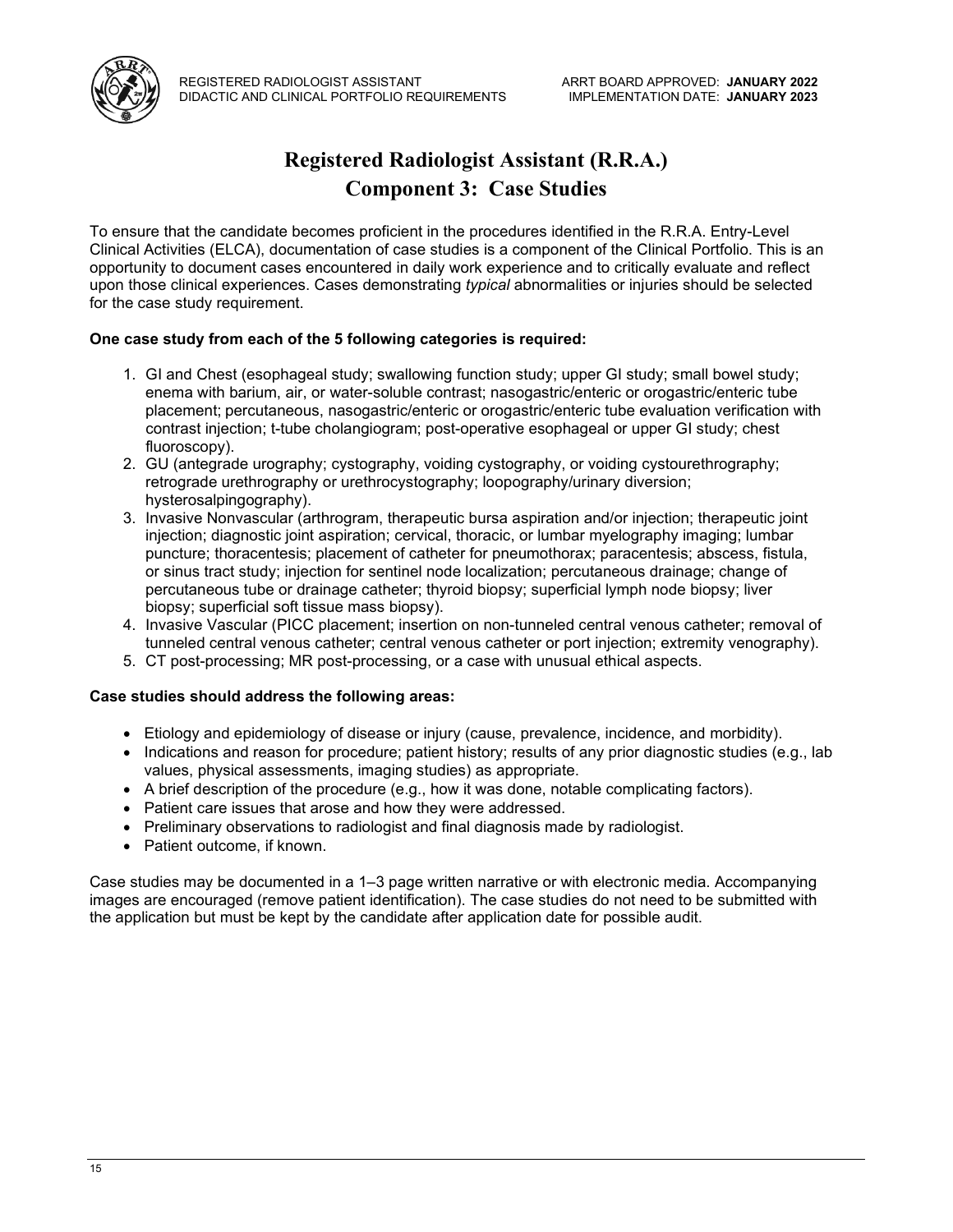

## **Registered Radiologist Assistant (R.R.A.) Component 4: Summative Evaluation Rating Scales**

The purpose of this form is to obtain from the chief preceptor a final overall evaluation of the candidate's clinical skills as demonstrated during their preceptorship. The form should be completed by the chief preceptor during the final stages of the preceptorship and forwarded to the director of the educational program. The form must be signed by both the chief preceptor and program director prior to the candidates review and signature.

The Summative Evaluation Rating Scales address five skill areas: (1) evaluation of medical information, (2) patient communication, (3) professionalism, (4) safety, and (5) specific procedural skills. Each of these skill areas is defined below; the rating scales appear on the following pages. *To be eligible for certification and registration, the candidate must receive a rating of three or higher in each skill area*.

- *1. Evaluation of Medical Information* includes skill in acquiring relevant medical information from patient records, prior diagnostic studies, the scientific literature, and other healthcare providers, and in evaluating this information and its applicability to the patient's needs. The R.R.A. candidate recognizes the benefits and potential limitations of various types of information (e.g., interview, reports, lab values) and of the medical procedures included in the R.R.A. Entry-Level Clinical Activities (ELCA) document.
- *2. Patient Communication* refers to the ability to establish rapport and maintain professional relationships with patients and families of various cultural backgrounds in a manner that preserves dignity and conveys respect. The R.R.A. demonstrates effective questioning strategies, listening and speaking skills, and applies nonverbal communication techniques as appropriate. Patient communication includes activities such as: explaining the procedure to the patient or authorized representative; assessing their ability to comply with the procedure; explaining benefits and risks; verifying consent; educating the patient about follow-up care and health maintenance; and evaluating patient outcomes.
- *3. Professionalism* is reflected by the R.R.A.s commitment to ethical practice and continued quality improvement. Professionalism includes the development of professional relationships with peers and colleagues, involvement in professional development activities (e.g., CE, peer review), and demonstrating an appreciation for the context and systems in which healthcare is provided. The R.R.A. conducts their practice activities under appropriate levels of supervision and respects the ethical and legal boundaries of their practice. The R.R.A. upholds the applicable laws governing medical practice and imaging technology, practices in accordance with institutional policies, and contributes to the overall integrity of their institution.
- *4. Safety* involves the application of knowledge of physics, and biological effects of imaging modalities to everyday practice activities. The R.R.A. is conscientious about ensuring the safety of patients, family, staff, and self. The R.R.A. routinely monitors exposure and adheres to professional and regulatory standards.
- *5. Procedural Skills* refers to the cognitive and psychomotor skills required to successfully complete procedures under appropriate supervision. Such skills include patient positioning, set-up of medical equipment, administration of contrast or medications, catheter insertion or placement, and use of imaging equipment. Ratings are provided for four categories of procedures: GI/chest, GU, invasive nonvascular, and invasive vascular.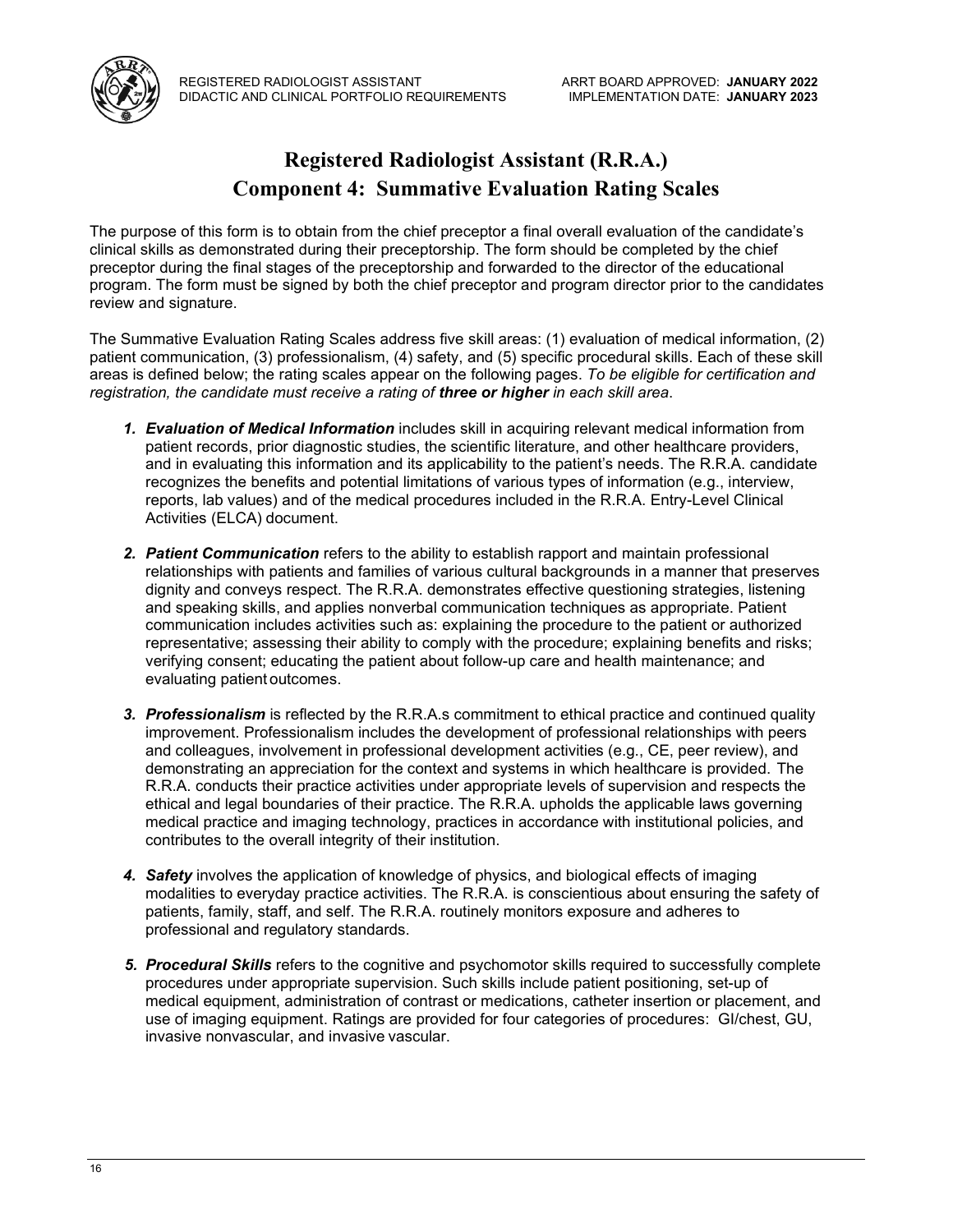

## **Summative Evaluation Rating Scales**

| Name of Candidate              |                                      | Preceptorship<br><b>Start Date</b> |
|--------------------------------|--------------------------------------|------------------------------------|
| Name of Educational<br>Program |                                      | Preceptorship<br>End Date          |
| Chief Preceptor*               | signature after completing this form | Date                               |
| Program Director*              | signature after reviewing this form  | Date                               |

#### *1. Evaluation of Medical Information*

| Incomplete evaluation of records and<br>other information; inefficient use of                                                                                                                                                            | <b>Performance Standard</b>               | Thorough evaluation of records and<br>other information; autonomous in                                                                                                                                           |  |  |
|------------------------------------------------------------------------------------------------------------------------------------------------------------------------------------------------------------------------------------------|-------------------------------------------|------------------------------------------------------------------------------------------------------------------------------------------------------------------------------------------------------------------|--|--|
| time; does not independently deter-<br>mine what data to obtain or where;<br>superficial knowledge of imaging<br>sciences; fails to apply information to<br>decision making; does not recognize<br>fallibility of certain types of data. | does not<br>exceeds<br>meets<br>meet<br>6 | locating information; in-depth<br>knowledge of imaging sciences<br>literature; understands how data may<br>or may not apply to case at hand,<br>while clearly recognizing potential<br>limitations of that data. |  |  |

#### *2. Patient Communication*

Fails to explain procedure in a manner that patient will understand; does not consider patient preferences or address patient concerns; neglects patient education needs; does not inspire patient confidence; inconsistent patient follow-up.



1 2 3 4 5 6

Explains procedure to patient in clear and understandable fashion; considerate of patient interests and preferences; identifies and addresses patient education needs; exhibits empathy and helps patient feel at ease; consistent patient follow-up.

## *3. Professionalism*

Does not participate in professional development or quality improvement; minimal benefit from peer review or supervision; lacks appreciation for the total healthcare system; shows little regard for legal, ethical and scope of practice issues; makes little or no contribution to integrity of department.



Participates in and benefits from activities such as continuing education, peer review, and other professional interactions; appreciates intricacies of the healthcare system; understands and respects legal, ethical and scope of practice issues; contributes to overall integrity of department.

#### *4. Safety*

Limited knowledge of physics, and biological effect of imaging modalities; unaware of or does not follow regulations; fails to take precautions to minimize risk to patient, self, or others (e.g., radiation or thermal dose, MR safety, reproductive status).

\* Complete next page before signing.



Demonstrates knowledge of physics, and biological effect of imaging modalities; appreciates importance of and adheres to regulations; conscientious about minimizing risk to patient, self, and others (e.g., radiation or thermal dose, MR safety, reproductive status).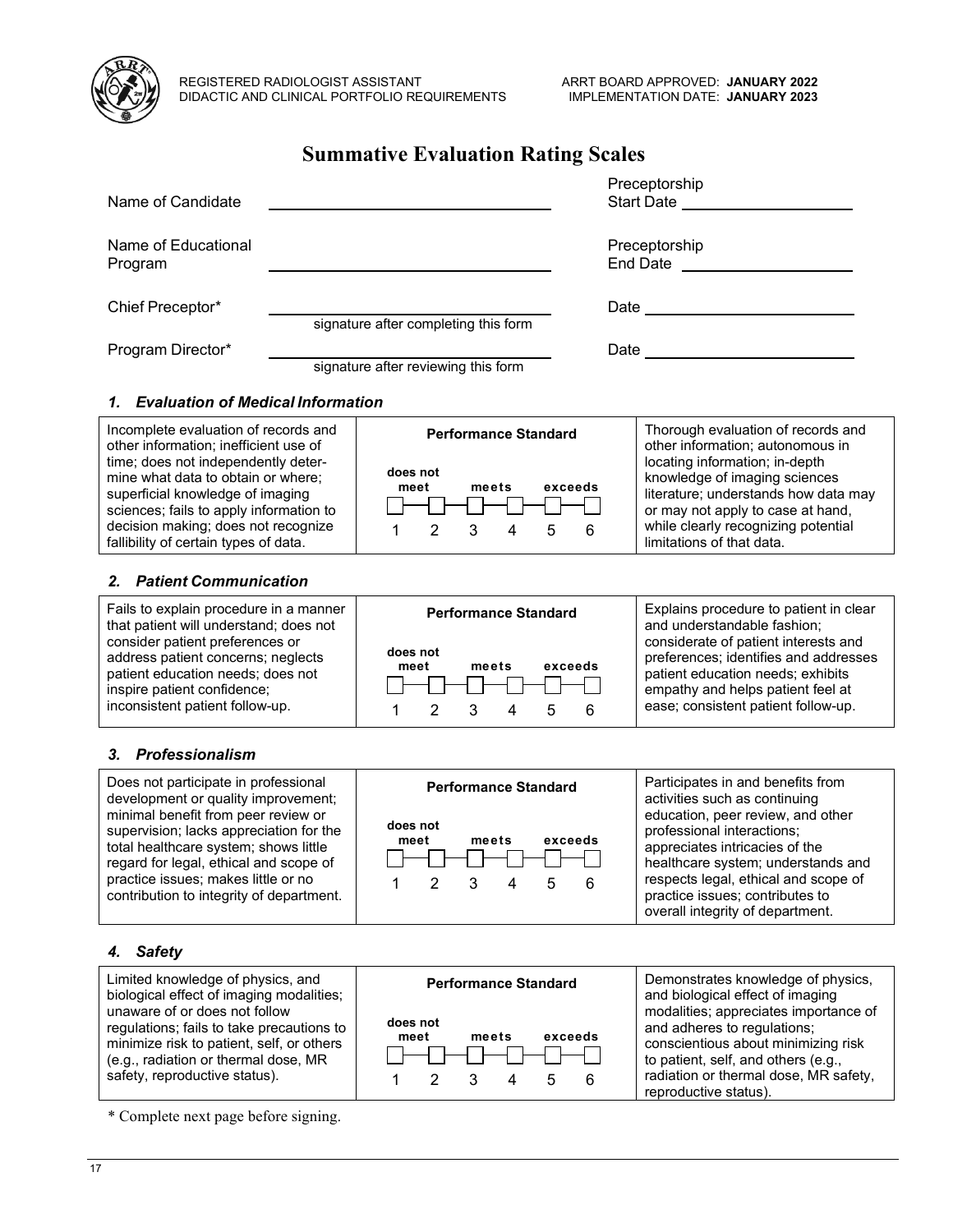

## **Summative Evaluation Rating Scales**

#### *5a. Procedural Skills: GI and Chest Studies*



## *5b. Procedural Skills: GU Studies*



#### *5c. Procedural Skills: Invasive Nonvascular Studies*

Inattentive to demands of aseptic environment; superficial knowledge of contrast, anesthetics, or other medications; awkward when inserting or placing needle or catheter; little thought given to imaging technique; does not appreciate limitations of procedure; inattentive to patient physiologic status during procedure; accepts images of marginal quality; does not recognize need for additional imaging.



Exercises caution in aseptic environment; thorough knowledge of contrast, anesthetics, and other medications; precisely inserts or places needle or catheter; thoughtful and decisive when determining imaging technique; appreciates limitations of procedure; monitors patient physiologic status during procedure; accepts only high-quality images; evaluates images to determine need for additional imaging.

## *5d. Procedural Skills: Invasive Vascular Studies*

Inattentive to demands of aseptic environment; superficial knowledge of anesthetics or other medications; awkward when inserting or placing needle or catheter; little thought given to imaging technique; does not appreciate limitations of procedure; inattentive to patient physiologic status during procedure; accepts images of marginal quality; does not recognize need for additional imaging.



Exercises caution in aseptic environment; thorough knowledge of anesthetics and other medications; precisely inserts or places needle or catheter; thoughtful and decisive when determining imaging technique; appreciates limitations of procedure; monitors patient physiologic status during procedure; accepts only highquality images; evaluates images to determine need for additional imaging.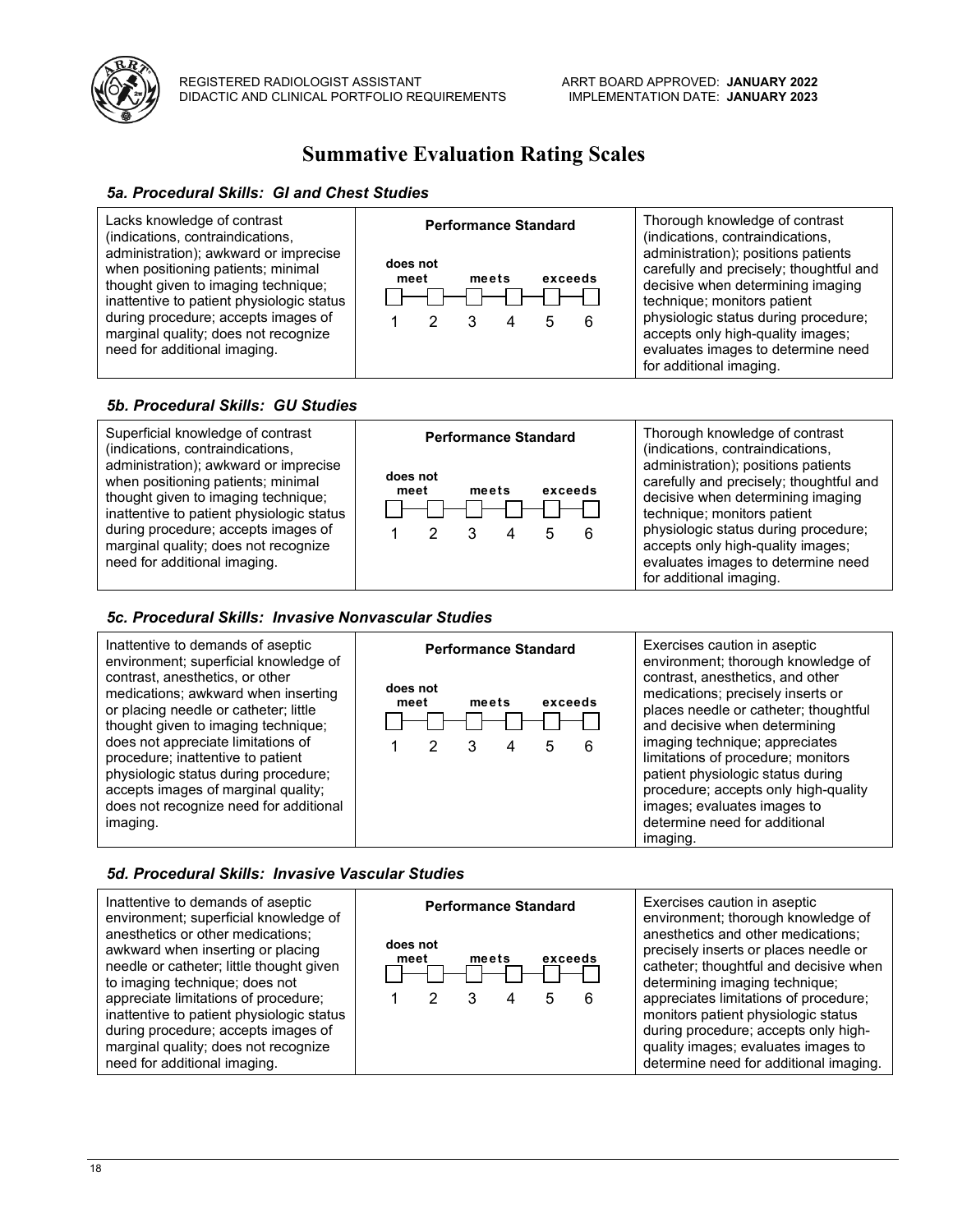

## **Glossary of Terms Related to Registered Radiologist Assistant Certification and Registration**

- *Application Packet:* The packet includes the application form (with information on postmarking deadlines and fees) and clinical portfolio forms that must be submitted with the application along with instructions for completing the forms. Candidates should obtain and review the certification and registration application packet early in their educational program to assure that they meet all eligibility requirements during the course of the program.
- *Cases:* Number of repetitions of a procedure used to document clinical experience for each procedure required in the clinical portfolio.
- *Case Studies:* The third component of the clinical portfolio. It consists of documentation of original studies completed by the candidate. This documentation is not submitted with the certification and registration application but must be maintained by the candidate and provided to ARRT if the candidate's records are selected for audit. Instructions for preparing case studies are included in the certification and registration application packet.
- *Chief Preceptor:* The radiologist designated as having primary responsibility for the individual candidate's clinical education and who has agreed to educate, assess clinical competence, and complete the documentation forms for clinical experience and competence for the candidate.
- *Clinical Experience Documentation and Competence Assessments Forms:* The first component of the clinical portfolio. These are actually a collection of forms that document the candidate's clinical experience and competence assessments. Form CR-1 summarizes the information. Forms CR-2A through CR-2E are assessment forms specific to GI/chest, GU, invasive nonvascular, invasive vascular, and post-processing activities. These forms are submitted with the certification and registration application.
- *Didactic and Clinical Portfolio Requirements:* In addition to the didactic requirements, the portfolio includes four components that document the candidate's clinical education. The four components are: the Clinical Experience Documentation and Competence Assessment Forms; Professional Activities and Accomplishments Record; Case Studies; and Summative Evaluation Rating Scales.
- **Direct Supervision**: For direct supervision, the radiologist must be present in the facility and immediately available to furnish assistance and direction throughout the performance of the procedure, but not required to be present in the room when the procedure is performed. This definition is based upon that of CMS.
- *Elective Procedures:* A list of procedures from which candidates must choose a certain number in which to demonstrate competence. 25 elective procedures are identified in Component 1: Clinical Experience Documentation and Competence Assessments and candidates must select a minimum of three. At least one of the electives must be from the GU category, one elective from invasive nonvascular category, and one elective from invasive vascular category. A total of 125 repetitions of the elective procedures are required. Elective refers to choosing from among the procedures on the list.
- *Entry-Level Clinical Activities (ELCA) document:* Document developed by the ARRT with community input (including from the ASRT and ACR) that identifies a core set of activities that R.R.A.s should be qualified to perform at entry into the profession.